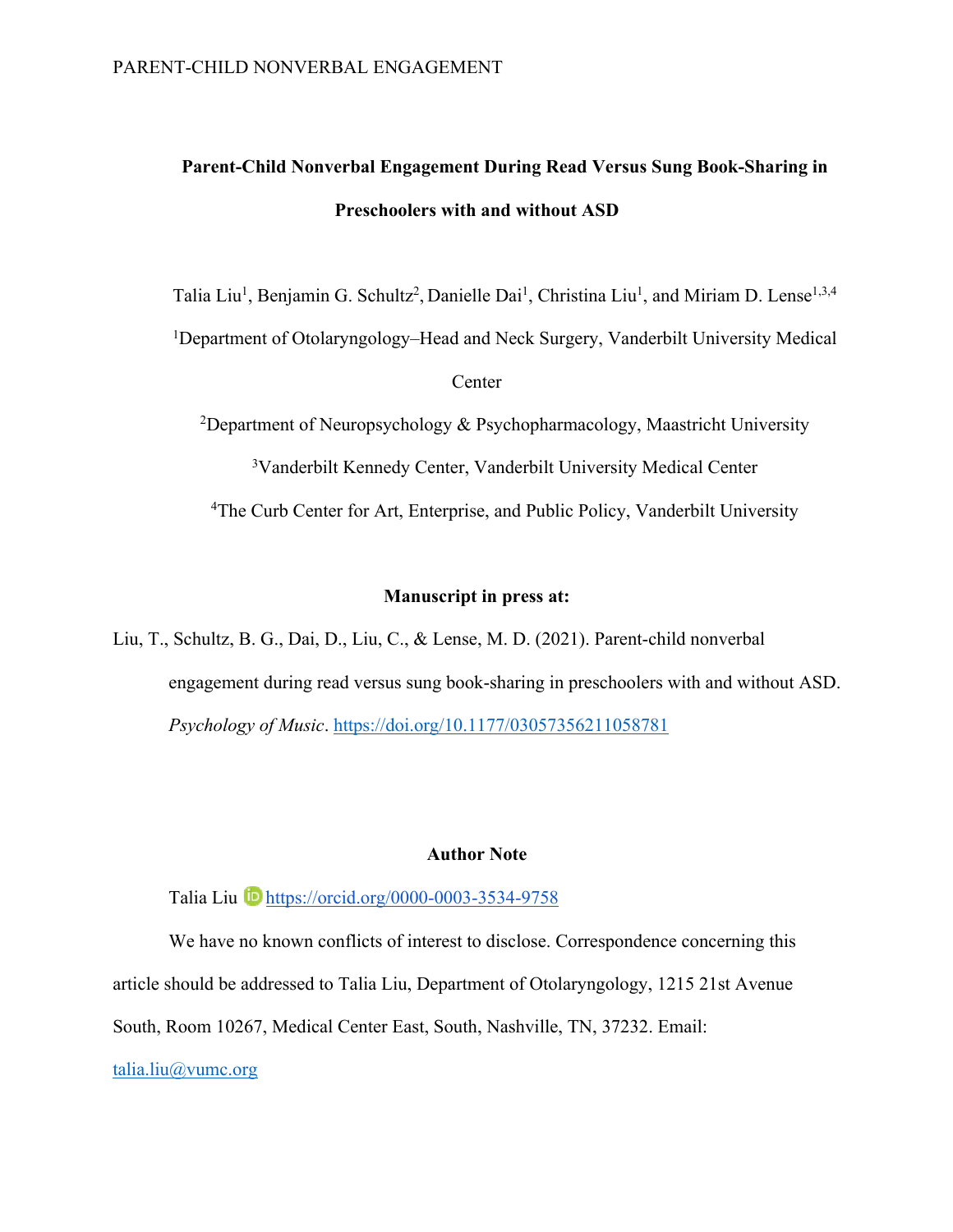#### **Funding Acknowledgments**

Research reported in this publication was supported in part by awards from the National Endowment for the Arts (1844332-38-C-18), as well as the National Institute on Deafness and Other Communication Disorders (R21DC016710) and the National Institute of Mental Health (R61MH123029) of the National Institutes of Health. The content is solely the responsibility of the authors and does not necessarily represent the official views of the National Institutes of Health (NIH) or the National Endowment for the Arts (NEA). The NIH and NEA do not guarantee the accuracy or completeness of the information included in this report and are not responsible for any consequence of its use. This work was additionally supported by the Program for Music, Mind & Society at Vanderbilt (with funding from the Trans-Institutional Programs Initiative), the VUMC Faculty Research Scholars Program, and the VUMC Department of Otolaryngology.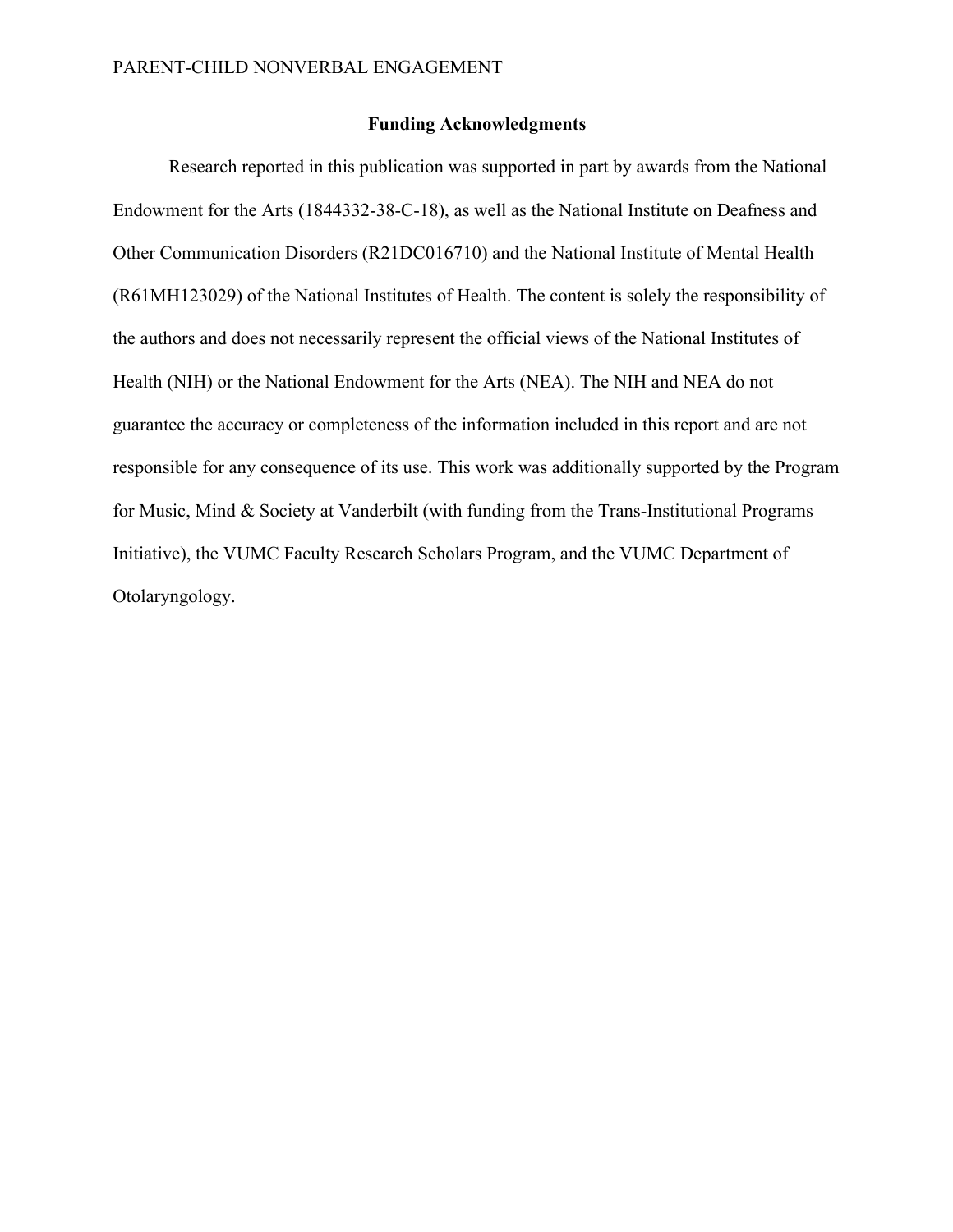#### **Abstract**

Providing natural opportunities that scaffold interpersonal engagement is important for supporting social interactions for young children with Autism spectrum disorder (ASD). Musical activities are often motivating, familiar, and predictable, and may support both children and their interaction partners by providing opportunities for shared social engagement. We assessed multiple facets of nonverbal social engagement – child and caregiver visual attention and interpersonal movement coordination – during musical (song) and non-musical (picture) booksharing contexts in caregiver-child dyads of preschoolers with  $(n = 13)$  and without  $(n = 16)$ ASD. Overall, children with ASD demonstrated reduced visual attention during the book sharing activity, as well as reduced movement coordination with their caregivers, compared to children with typical development. Children in both diagnostic groups, as well as caregivers, demonstrated greater visual attention (gaze toward the activity and/or social partner) during song books compared to picture books. Visual attention behavior was correlated between children and caregivers in the ASD group but only in the song book condition. Findings highlight the importance of considering how musical contexts impact the behavior of both partners in the interaction. Musical activities may support social engagement by modulating the behavior of both children and caregivers.

*Keywords*: Autism spectrum disorders, parent-child interaction, song, attention, movement coordination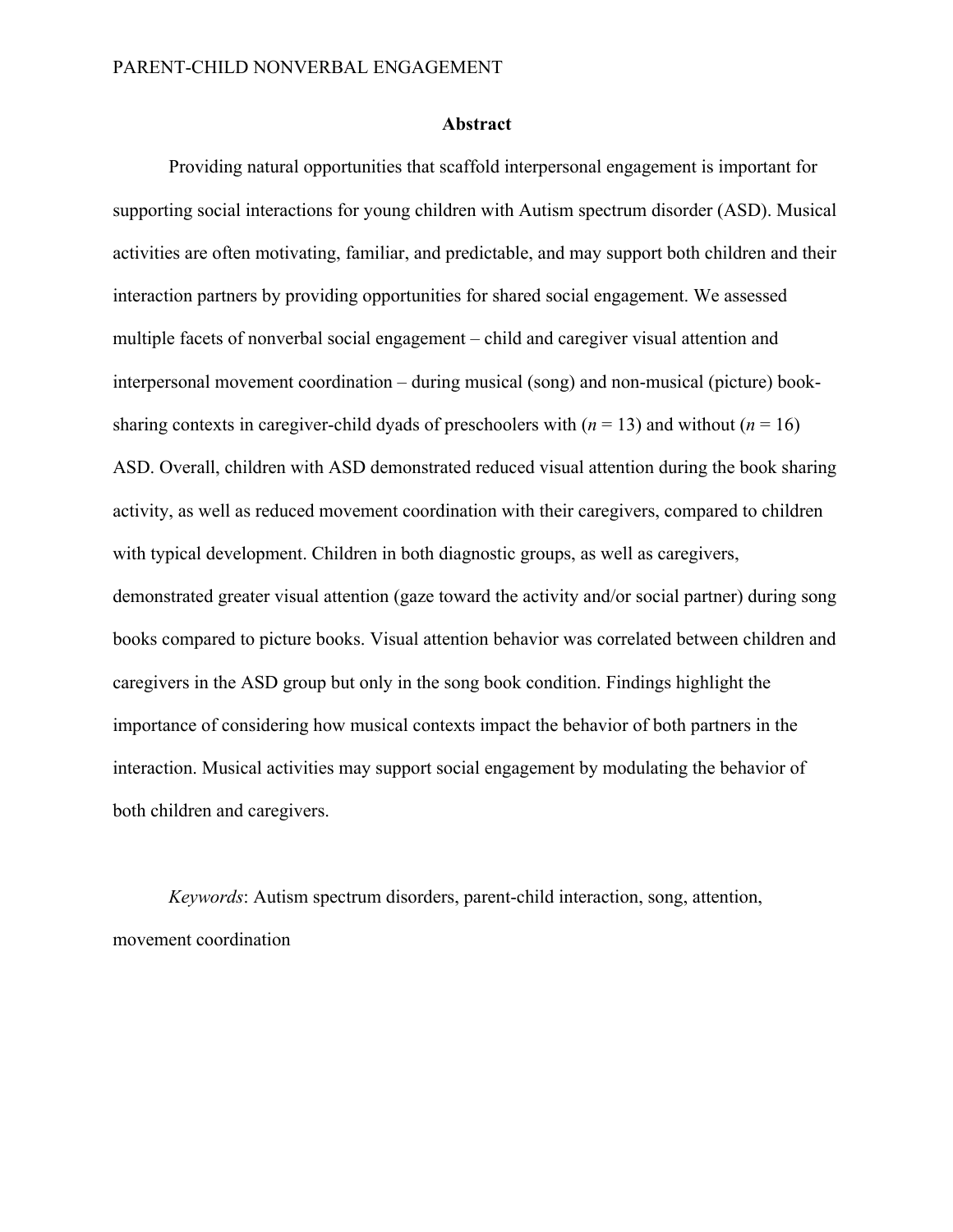# **Parent-Child Nonverbal Engagement During Read Versus Sung Book-Sharing in Preschoolers with and without ASD**

Providing natural opportunities to scaffold young children's social engagement is important for supporting their social interactions, including for children with autism spectrum disorder (ASD) who have difficulties with social interaction and communication (American Psychiatric Association, 2013). Some activities may be more effective than others for supporting interpersonal engagement in children with ASD, such as structured activities that follow the child's focus of attention (Wimpory et al., 2007). Activities that follow the child's focus provide opportunities for interaction partners (such as caregivers) to be available for and responsive to the child, which supports children's developmental outcomes (Gulsrud et al., 2016; Landry et al. 2006). Empirical and theoretical reports suggest that musical activities might provide a natural context to foster engagement in young children with ASD as the familiarity and predictability of musical activities may support the behavior of both the child and the interaction partner, though the mechanisms underlying this effect are still under investigation (Hernandez-Ruiz, 2019; Kern et al., 2007; Kim et al., 2008; Lense & Camarata, 2020; Simpson et al., 2013; Wimpory et al., 2007). For example, musical activities may support social attention, social bonding, and social coordination through involvement of the endogenous opioid and reward processing systems (Kokal et al., 2011; Matthew et al., 2020; Savage et al., 2020; Tarr et al., 2014). However, little research has considered how musical contexts modulate specific behaviors of the child and their adult interaction partner. In the current study, we examined whether musical activities impact attention and coordination in children with ASD and without ASD and their caregivers when sharing books together.

#### **Musical Activities and Shared Attention**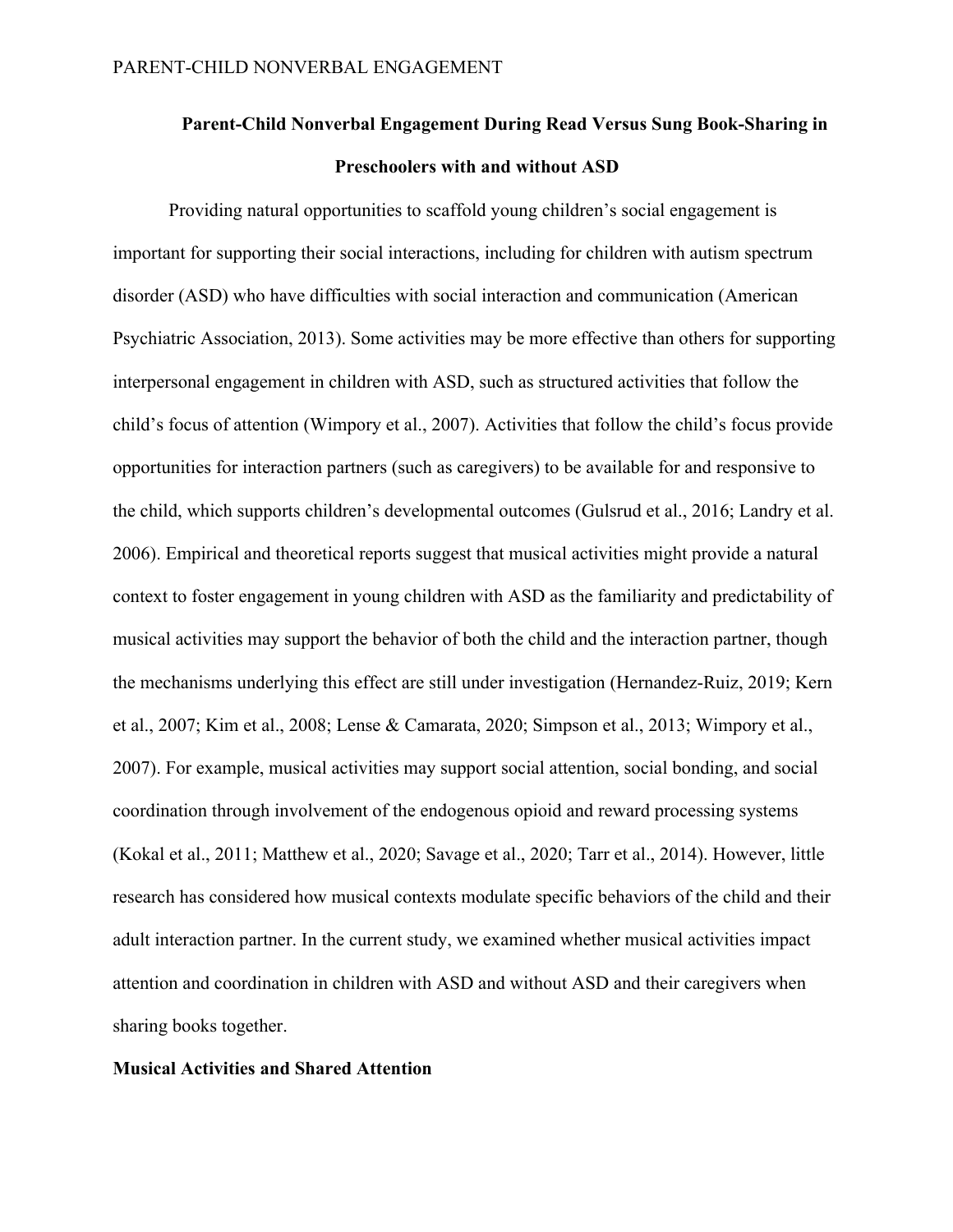#### *Musical Activities and Visual Attention*

Attention to the eyes of another is an important form of social attention, which facilitates opportunities for joint attention (coordinated gaze between another person and referent) and has downstream effects on social cognition (Stephenson et al., 2021). However, reduced attention to the eyes of others and impairments in joint attention are common in ASD (Baron-Cohen, 1989; Costantino et al., 2017; Mundy, 2018; Sasson & Touchstone, 2014). Musical activities may support engagement by increasing children's attention to the task and their social partner. Studies of children with typical development (TD) demonstrate that children increase their gaze toward an adult social partner during musical play and joint singing versus non-musical play (Beck & Reiser, 2020) and increase their eye contact and mutual smiling toward another child during a synchronous rhythmic interaction game versus a nonsynchronous version (Tunçgenç & Cohen, 2018). Several studies report increased engagement and attention during musical activities in children with ASD in therapeutic or educational settings where the child is interacting with a trained professional (Kim et al., 2008; Paul et al., 2015; Simpson et al., 2013). For example, young children with ASD had increased eye gaze and turn-taking with therapists during music therapy versus play therapy (Kim et al., 2008), increased eye contact and social gesture responses to a therapist's sung versus spoken prompts (Paul et al., 2015), increased eye contact toward others in a music therapy group versus non-musical social skills group (LaGasse, 2014), and increased task engagement during sung versus spoken directions in a receptive language learning activity (Simpson et al., 2013). In an eye-tracking study, children with ASD looked more at someone's face when the person was singing compared to when they were reading a book (Thompson & Abel, 2018). The increased social attention during music therapy and musical activities occurs spontaneously and thus contrasts with therapeutic techniques that force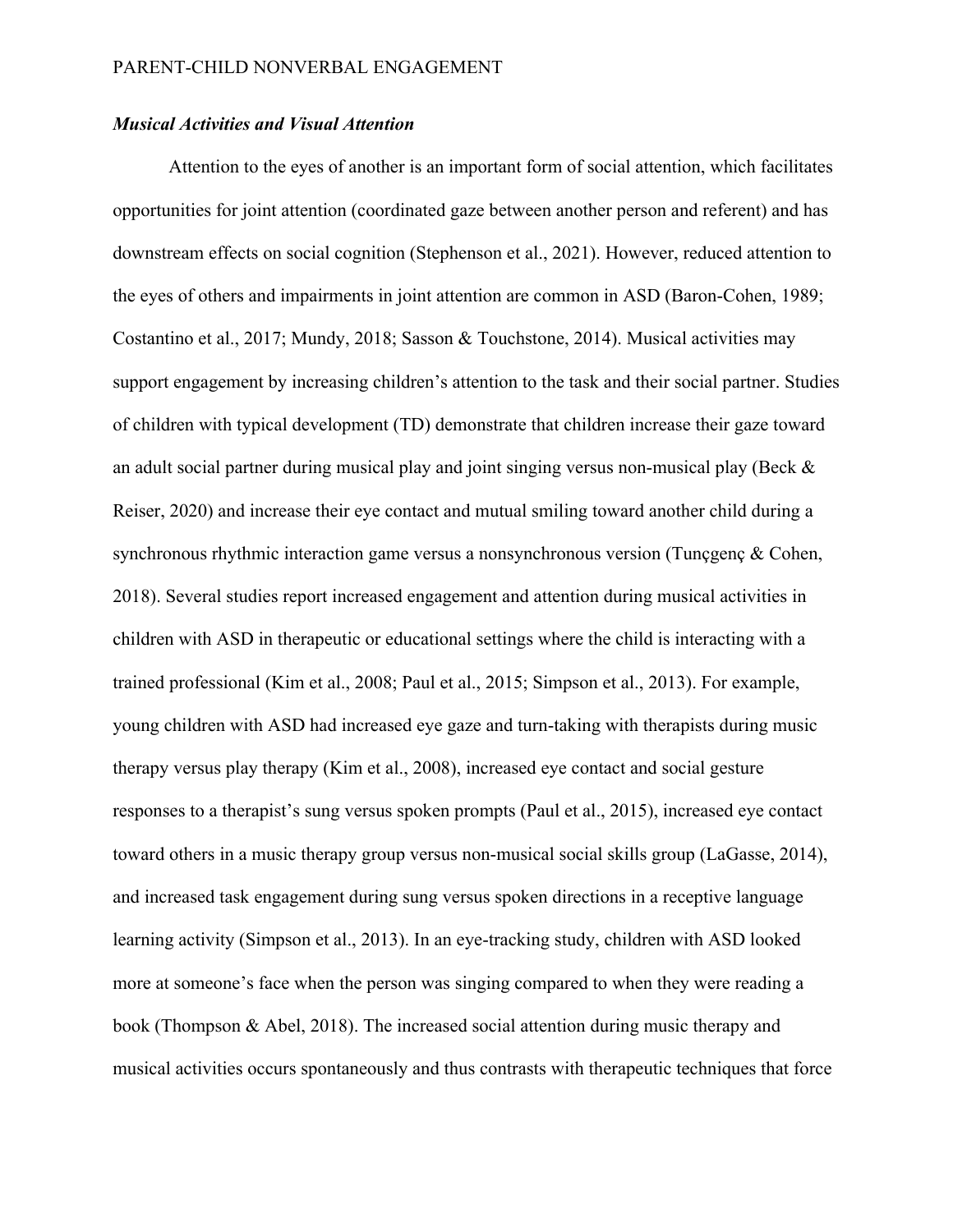eye contact, which may be uncomfortable and stressful for individuals with ASD (Hadjikhani et al., 2017; McGlensey, 2016). Therefore, musical contexts may provide an ecologically-valid, enjoyable context that naturally motivates social attention, including through eye contact, for children with TD and children with ASD.

#### *Musical Activities and Movement Coordination*

Musical activities may also support social interaction by enabling individuals to coordinate their movements with each other (Lense & Camarata, 2020). Interpersonal coordination (i.e., social interaction behaviors aligned by time and form (McNaughton & Redcay, 2020)) is an important component of social development (Stern, 1974; Trevarthen & Aitken, 2001), and joint movement in musical activities are associated with prosocial behavior in children with TD (Trainor & Cirelli, 2015). For example, preschoolers with TD who participated in a shared music play activity involving synchronous movements were more cooperative in a subsequent helping task than children participating in a parallel non-musical play activity (Kirschner & Tomasello, 2009). Infants who were bounced synchronously with the movements of an unfamiliar adult while listening to music engaged in more helping behavior toward the adult than infants who were bounced asynchronously to the movements of the adult (Cirelli et al., 2014).

Compared to children with TD, children with ASD demonstrate reduced movement synchronization during activities in which interpersonal coordination is intentional (i.e., the goal of the activity is explicitly to synchronize) or spontaneous (i.e., the synchrony/coordination occurs without instruction) (Fournier et al., 2010; McNaughton & Redcay, 2020; Zampella et al., 2020). Impaired interpersonal synchrony has been proposed as a potential early marker of ASD (Leclère et al., 2014). For example, school-aged children with ASD demonstrated reduced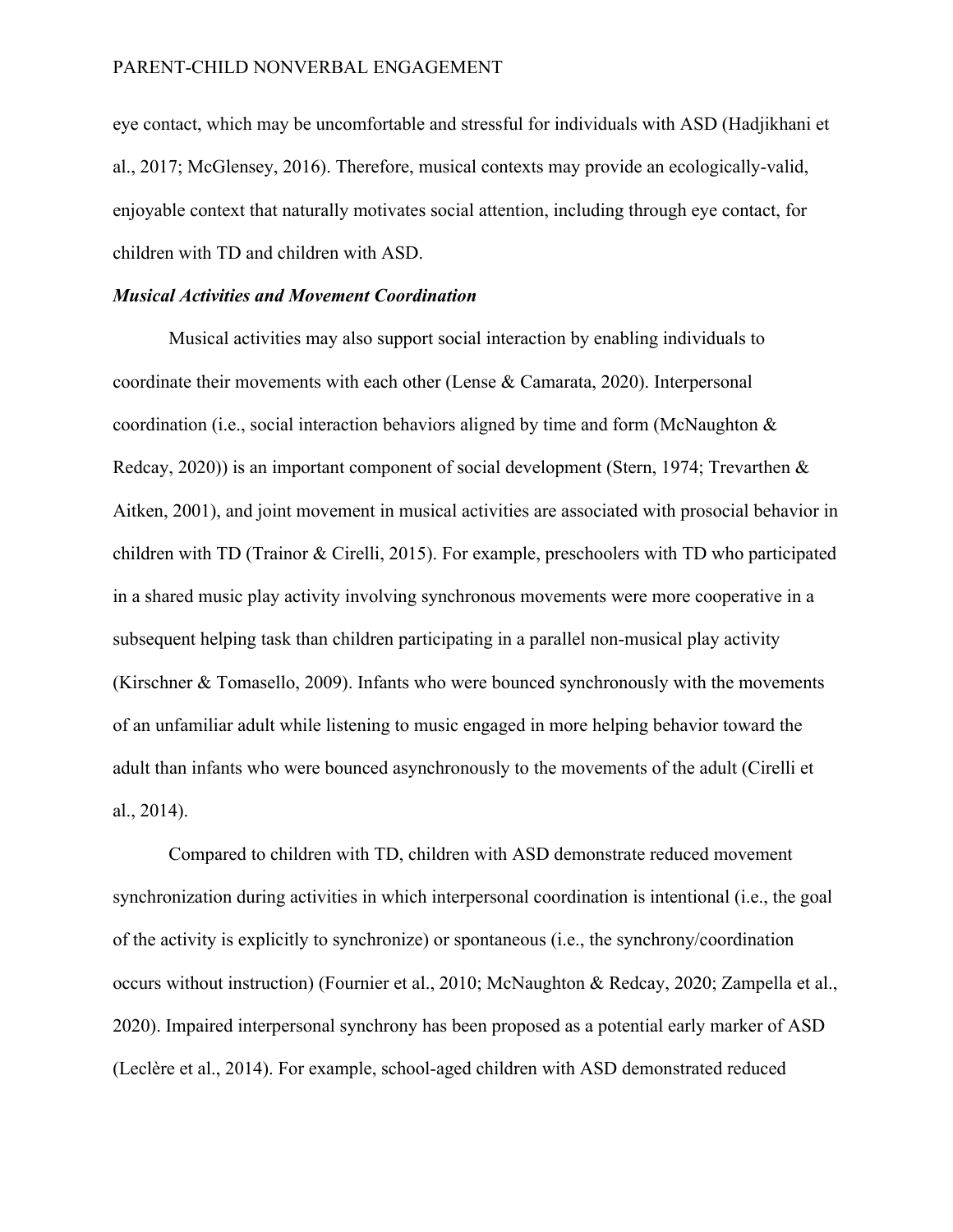movement synchronization with an adult experimenter than children with TD during a simultaneous imitation task and an interpersonal clapping game (Fitzpatrick et al., 2013, 2017). In another study, parents read a story book to their preschool-aged child while both the parent and child sat in separate rocking chairs (Marsh et al., 2013). Preschoolers with ASD exhibited less spontaneous in-phase rocking with their parent's rocking than preschoolers with TD (Marsh et al., 2013).

Parents are important and motivating social partners in their children's lives, including during musical activities (Politimou et al., 2018), yet little is known about how musical contexts facilitate parent-child interactions in children with ASD. Most research has focused on the child's behavior during musical activities. However, aspects of shared musical activities such as their familiarity, predictability, and emotionality, may also support parents' behaviors and receptiveness to moments of shared engagement with their children (Hernandez-Ruiz, 2020; Lense & Camarata, 2020). Parents of young children with ASD reported that musical activities (e.g., family-centered music therapy) provided an interactive context in which they could share a play experience with their children (Thompson, 2018; Thompson et al., 2019). Parents of children with ASD also provided more physical play responses to their child during musical versus non-musical toy play (e.g., imitating child; Boorom et al., 2020). As parent responsiveness is linked to children's social communication development (e.g., Gulsrud et al., 2016), musical activities may provide a context conducive to parents being available for and responsive to their child in order to support their child's social engagement. A better understanding of how musical activities impact both children's and parents' behavior, engagement, and attention may have implications for incorporating these activities into natural play contexts and parent-child interventions.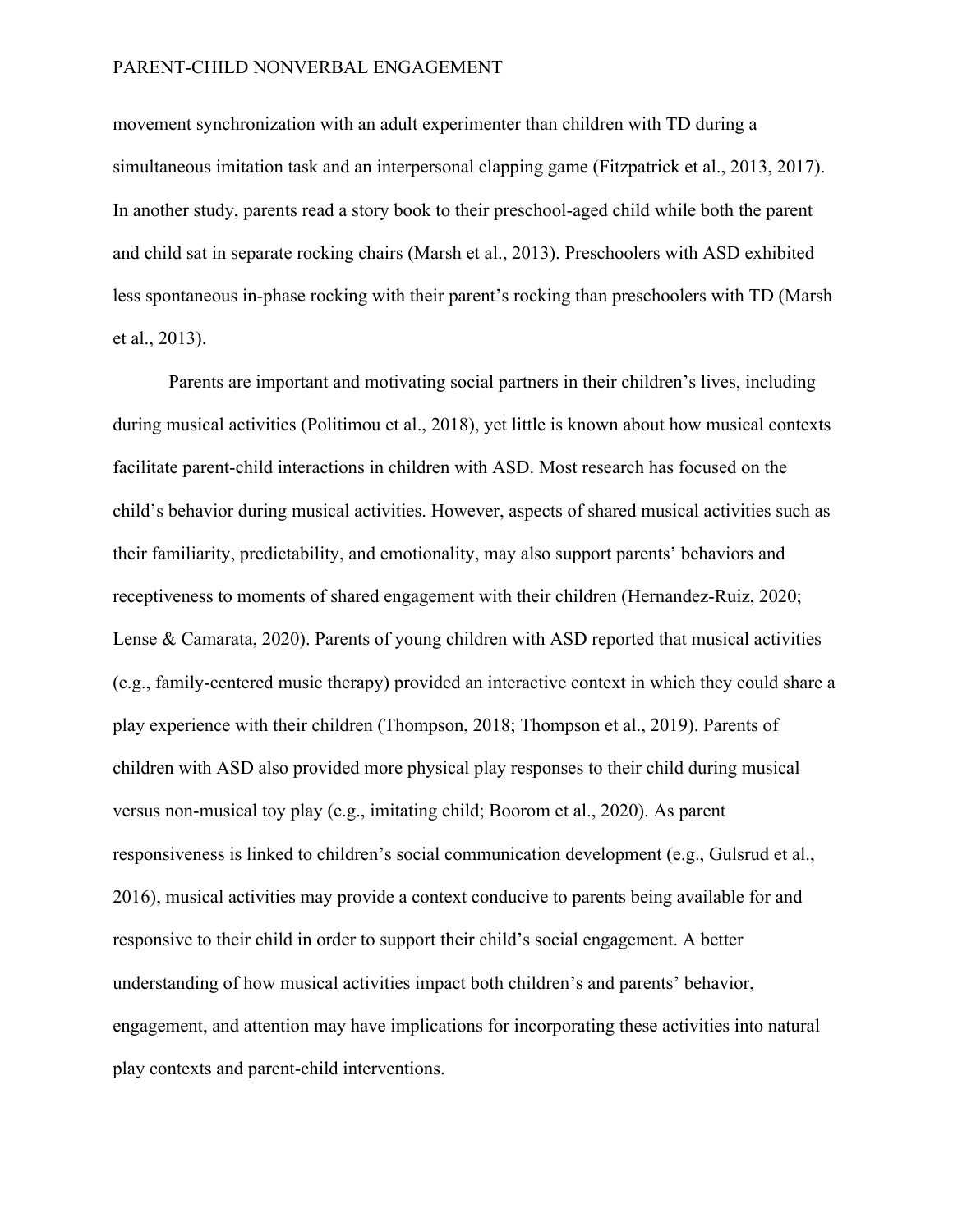#### **Book Reading Activities and Shared Attention**

Shared book reading is a common joint parent-child activity that involves attention to one's partner and a common object (book). During shared book reading activities, preschoolers with ASD generally show greater passive engagement or non-engagement compared to sameaged peers with TD (Bean et al., 2019; Fleury & Hugh, 2018; Lanter et al., 2013; Westerveld et al., 2020). However, children's engagement can be moderated by the specific book context and parents' behavior (Fleury & Hugh, 2018). Both children with ASD and children with TD were more actively engaged (verbally/nonverbally communicating with their parents about the book) during familiar books compared to novel books (Fleury & Hugh, 2018). Increased quality of parents' book reading (e.g., supporting child's attention to the text and reading comprehension) also increased active engagement in children with ASD and TD during a book sharing activity (Fleury & Hugh, 2018). However, to the knowledge of the authors, no studies have considered joint book sharing in a musical compared to a non-musical context.

In the current study, we investigated how a musical context may modulate child and parent behavior during book sharing. We considered two measures of nonverbal engagement during parent-child musical and non-musical book sharing: Visual attention (gaze) and interpersonal movement coordination. We focused on these nonverbal measures of engagement due to their involvement in both musical and non-musical interactions (e.g., Kim et al., 2008; LaGasse, 2014; Paul et al., 2015; Tunçgenç & Cohen, 2018) and because they can be used with children with varying language levels (Kim et al., 2008; Pfeiffer et al., 2018). These measures also allowed us to consider the behaviors of each partner individually as well as within an interactional, dyadic framework.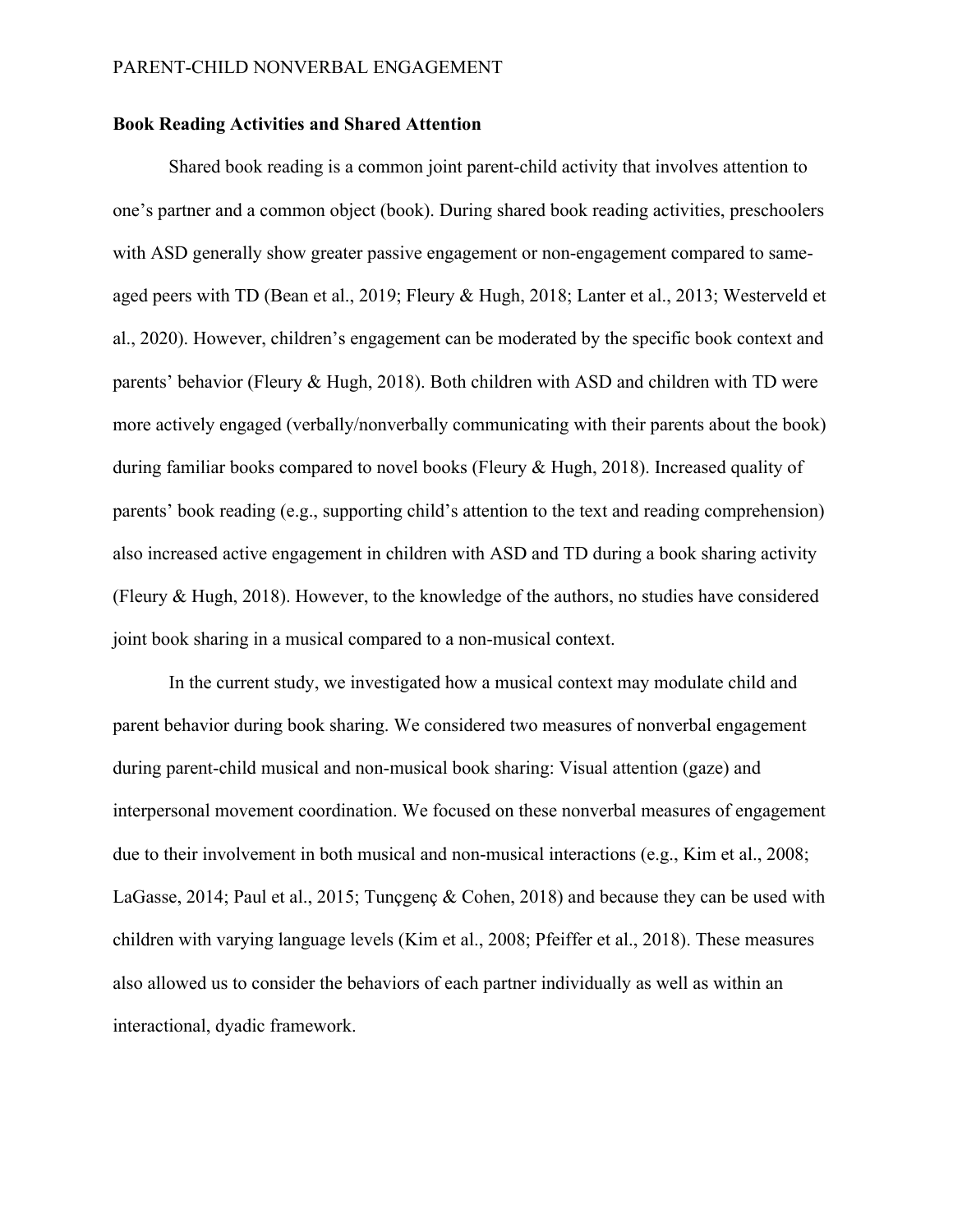With three aims, we address whether musical contexts increase visual attention and interpersonal coordination for parent-child dyads of children with TD and ASD. Our first aim was to compare caregiver and child nonverbal engagement during book sharing with versus without a musical context. In order to create these contexts, caregiver-child dyads shared children's picture (non-musical) books and song (musical) books. We hypothesized that, for both ASD and TD dyads, the musical context of song books would increase child and caregiver engagement as measured via increased visual attention to the activity and increased interpersonal movement coordination. The second aim was to compare caregiver and child nonverbal engagement during dyadic book sharing for dyads with children with ASD and dyads with children with TD. We hypothesized that children with ASD would show less engagement than children with TD during the book sharing activity. The third aim was to examine individual differences in engagement during these book sharing activities. We hypothesized that caregivers' and children's visual attention would positively correlate with each other, reflecting caregivers' attunement to their children's engagement in the task. We also hypothesized that children's engagement would relate to their language level.

#### **Method**

#### **Participants**

Participants included 29 preschool-aged children with ASD (male  $n = 10$ , female  $n = 3$ ) aged between 21–69 months and with TD (male  $n = 10$ , female  $n = 6$ ) aged between 20–52 months and one of their caregivers. In the ASD group, caregivers included 9 mothers, 2 fathers, 1 grandmother, and 1 grandfather; in the TD group, caregivers included 12 mothers, 3 fathers, and 1 grandmother. To encompass the grandparents, the term "caregiver" (rather than parent) will be used throughout the rest of the manuscript. Two additional participants (one ASD, one TD) were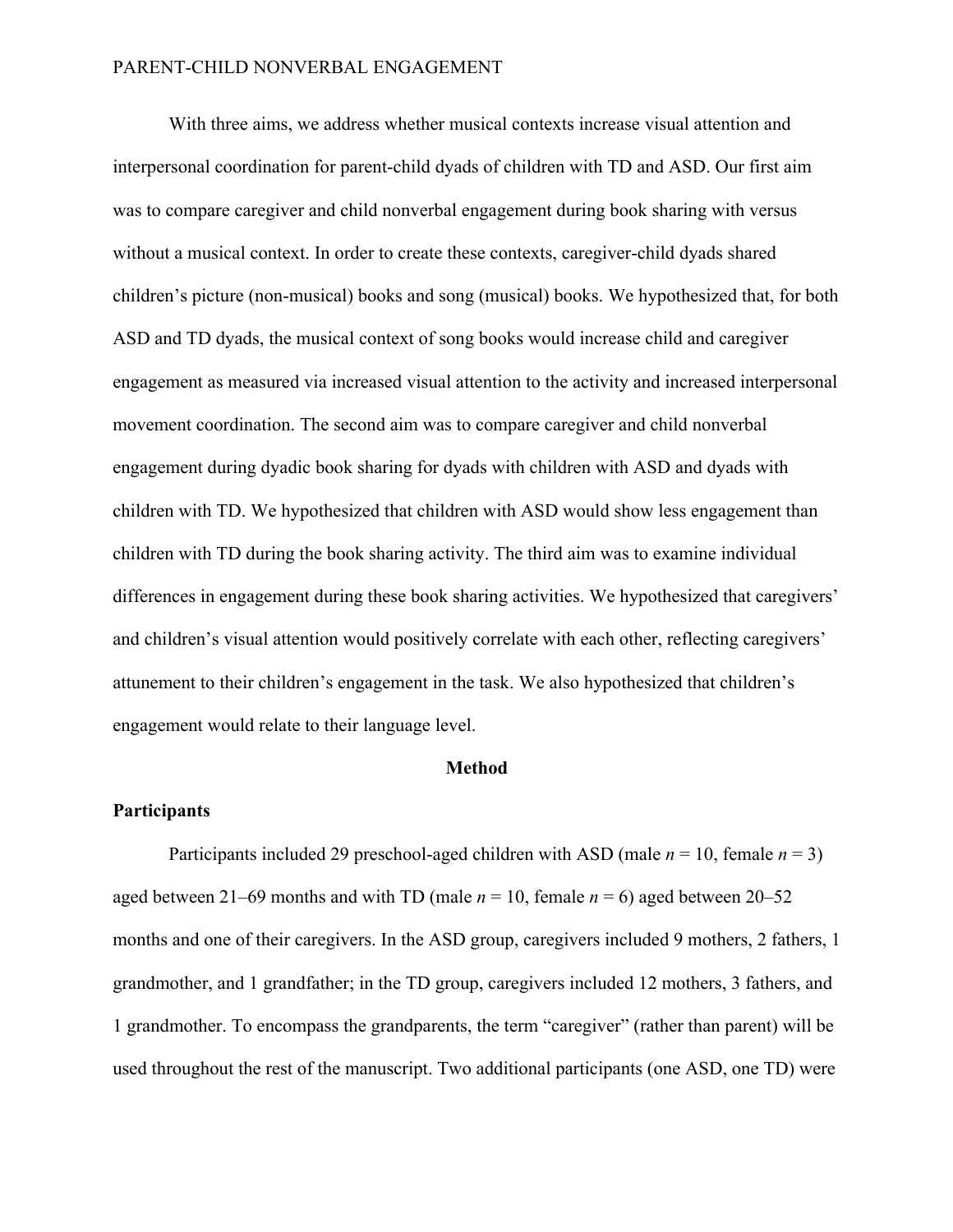excluded from the study because the caregivers did not follow the task instructions (below; i.e., did not sing during the song book condition). Participants were recruited through medical center clinics, preschools, community events, and social media. No musical training was required for participation. The children with ASD and with TD were matched on nonverbal developmental level (Mullen Scales of Early Learning [MSEL] Visual Reception age equivalences (see Table 1). Children with ASD were older than children with TD and had lower language levels (MSEL Receptive/Expressive Language age equivalences (see Table 1).

#### **Table 1**

|                                       | <b>ASD</b> | TD         | Test<br>Statistic<br>$(\chi^2$ or t) | Significance<br>(p) |
|---------------------------------------|------------|------------|--------------------------------------|---------------------|
| n(M:F)                                | 13(10:3)   | 16(10:6)   | 0.70                                 | 0.40                |
| Chronological Age (months)            | 46.6(10.3) | 35.9(8.5)  | 3.06                                 | $0.005**$           |
| Race (% Caucasian)                    | 69.2%      | 87.5%      | 1.46                                 | 0.23                |
| Household Income (% Over<br>\$70,000) | 69.2%      | 67.8%      | 0.001                                | 0.98                |
| <b>MSEL VR T Score</b>                | 42.0(16.3) | 61.8(10.9) | $-3.85$                              | ${}<0.001***$       |
| MSEL VR AE (months)                   | 38.4(14.7) | 43.6(13.9) | $-0.94$                              | 0.35                |
| MSEL RL/EL T Score (average)          | 33.6(11.4) | 57.3(8.8)  | $-6.10$                              | ${}<0.001***$       |
| MSEL RL/EL AE (average; months)       | 29.6(14.0) | 42.1(13.0) | $-2.40$                              | $0.02*$             |
| ADOS-2 Comparison Score               | 6.8(2.8)   |            |                                      |                     |

*Child Demographics and Clinical Scores by Group*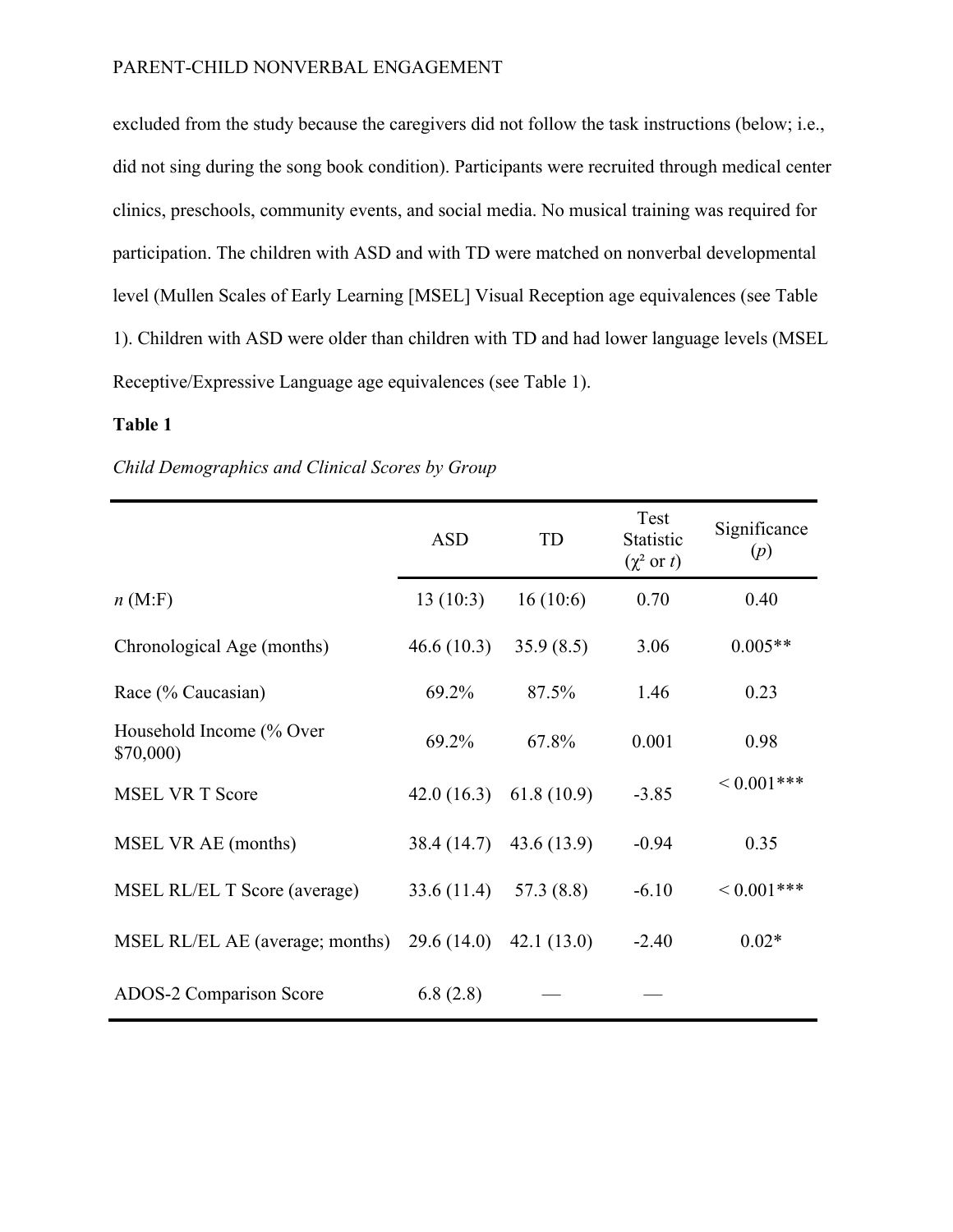*Note.* Mean (SD); MSEL = Mullen Scales of Early Learning; VR = Visual Reception (nonverbal problem solving);  $RL/EL =$  Receptive Language/Expressive Language;  $AE =$  age equivalence (months). T-scores have mean  $= 50$ , standard deviation  $= 10$ .

Significance:  $* p < .05$ .  $* p < .01$ .  $* * p < .001$ 

All children with ASD were diagnosed prior to study enrollment by licensed clinicians with research reliability on the Autism Diagnostic Observation Schedule (ADOS-2) (Lord et al., 2012). Twelve children with ASD and all children with  $TD<sup>1</sup>$  were administered the MSEL, a standardized developmental assessment for infants and children ages birth to 68 months (Mullen, 1995). The MSEL measures skills in five domains: gross motor, fine motor, visual reception (nonverbal problem solving), receptive language, and expressive language. MSEL Language Composite (averages of MSEL Receptive Language and Expressive Language scores) was used as measures of children's language functioning.

The university Institutional Review Board (IRB) approved the study protocol. Written, informed consent was obtained by a parent or guardian of the children. Children above the age of three years and with appropriate language level provided verbal assent.

#### **Procedure**

#### *Book Sharing Activity*

The book sharing activity was completed as part of a larger task battery and was administered following other study activities; thus, all children and caregivers were familiar with the assessment room for the task. The caregiver-child dyad sat across from each other at a table in an assessment room at the university research center. Caregivers were given two bags of books and were verbally instructed to share books in the first bag for five minutes and then,

 $1$  MSEL was not administered for one child with ASD due to experimenter error; MSEL language subscales were not administered for one child with TD who was a dual language learner.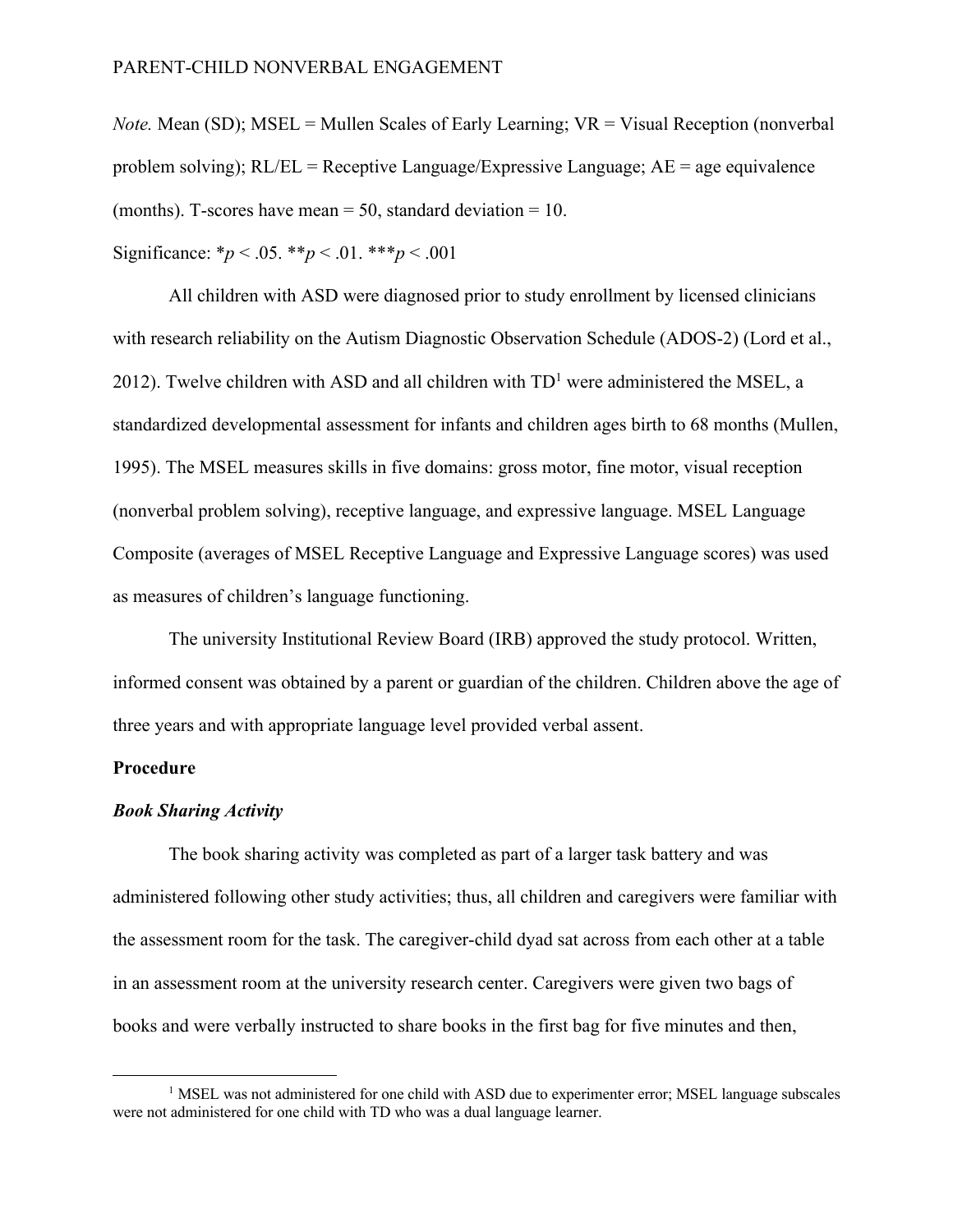following hearing a knock on the door, to share books in the second bag for five minutes. Caregivers were instructed to have only one book out on the table at a time but were not informed about the content of the books in each bag in advance. For video purposes (due to movement analyses), caregivers were instructed to try to keep their children and themselves on their respective sides of the table and to avoid touching their children when possible. When caregivers opened each bag, they saw an information sheet, which instructed them to "read and share" (picture book bag) or to "sing and share" (song book bag) and also provided reminders about the activity length and positioning at the table. The first bag contained five wordless picture books (e.g., *Good Dog Carl* [Day, 2009]; *Mine!* [Crum, 2012]), and the second bag contained five song books (e.g., *Wheels On The Bus* [Raffi, 1988]; *You Are My Sunshine* [Davis, 2011]). Due to concerns about losing children's attention and transitioning if the song book activity were completed first, the picture book activity was completed first for all participants. Following completion of the task, caregivers were asked if they knew any of the books or songs. Caregivers reported that they were not familiar with the exact picture or song books but that they knew the associated songs for the song books they shared. This was also evidenced through observation of the caregivers singing the songs in the song book condition as caregivers could not sing songs they did not know.

The book sharing interaction was recorded using two video cameras recording at 30 Hz. The primary camera angle captured the profile view of both the caregiver and child, and a secondary camera angle captured the frontal view of the child.

#### *Visual Attention Coding (VAC)*

Caregivers' and children's visual attention (gaze) during the book sharing activity were manually coded from videos using a five-second, hierarchical partial interval coding schema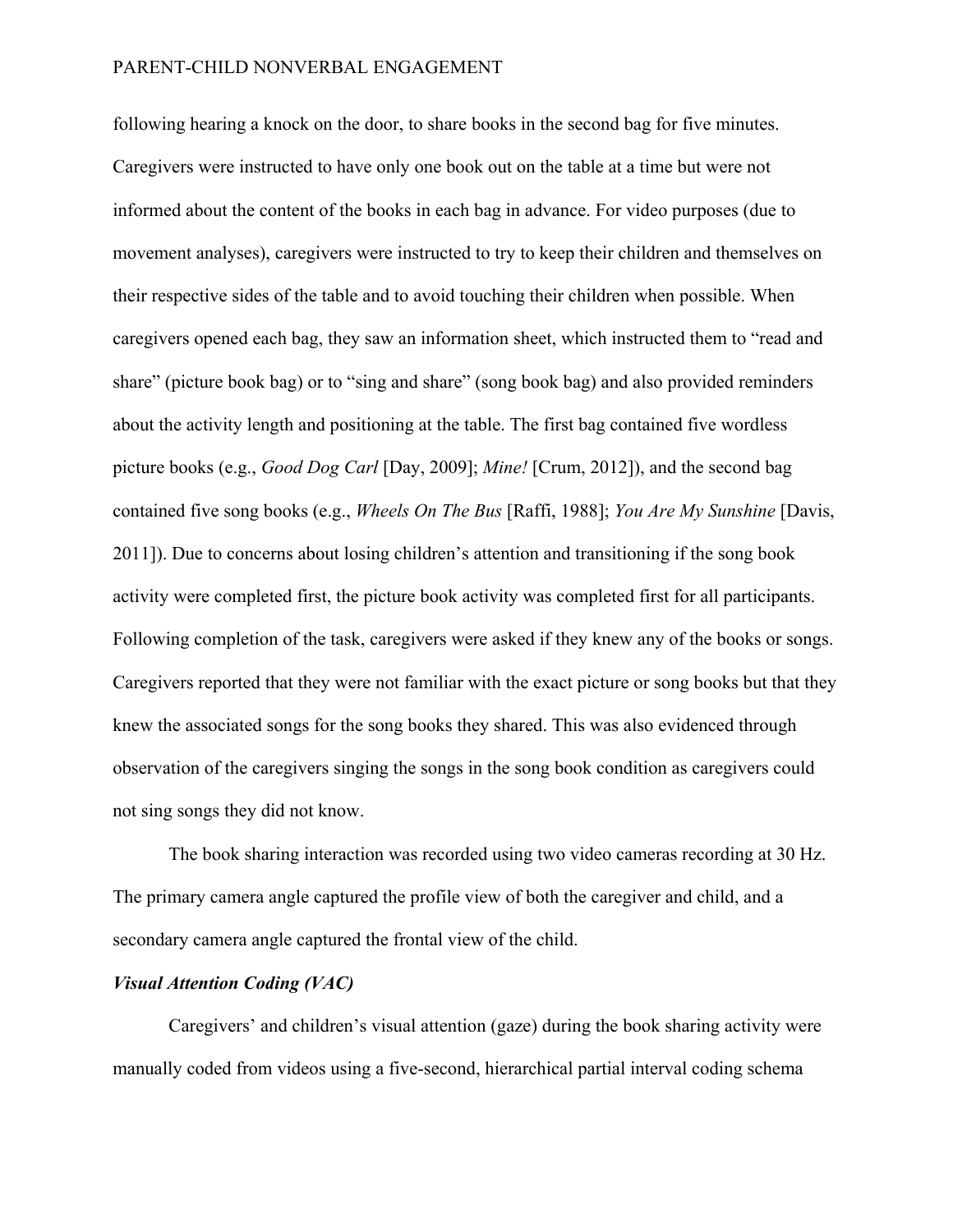adapted from Klimenko (2007). Coding began when the title of the book was said or the book was opened, whichever came first. Each five-second interval was coded as either Book sharing or Transition (changing between books); VAC means were calculated only from the Book sharing intervals. On average,  $4.70$  minutes  $(SD = 0.27)$  were coded for the picture book condition and 4.37 minutes  $(SD = 0.44)$  were coded for the song book condition for VAC scores. The codes for visual attentional behavior for the child ranged from 0 *(looking away from book and caregiver)* to 4 *(looking at caregiver for at least two seconds, i.e., sustained attention to caregiver)* for each five-second interval. For caregivers, the codes ranged from 0 *(looking away from book and child)* to 5 *(looking at child for at least two seconds, i.e., sustained attention to child)*. The coding scheme takes into account that during a triadic interaction, it is appropriate for an individual to direct their attention toward both their partner and the shared object, and also considers whether the visual attention is for a short moment (glance) or if it is sustained. The different coding schema (and ranges) for child and caregiver capture differences in ways young children and adult caregivers engage in this interactive task, reflecting caregivers' more advanced and varied approaches to coordinating gaze and shifting attention during book sharing. See Table 2 for a full description of the coding schema. Mean scores for each book condition were calculated for each child and caregiver. Coding occurred using the primary camera angle (capturing profile view of caregiver and child). If a child's gaze was unclear, coders could defer to the secondary camera angle. Videos were coded using ProcoderDV™ (Tapp & Walden, 1993) and were divided among three trained Research Analysts. A second coder co-coded 17% of the videos for reliability (child visual attention  $ICC = 0.91$ ; caregiver visual attention  $ICC = 0.92$ ).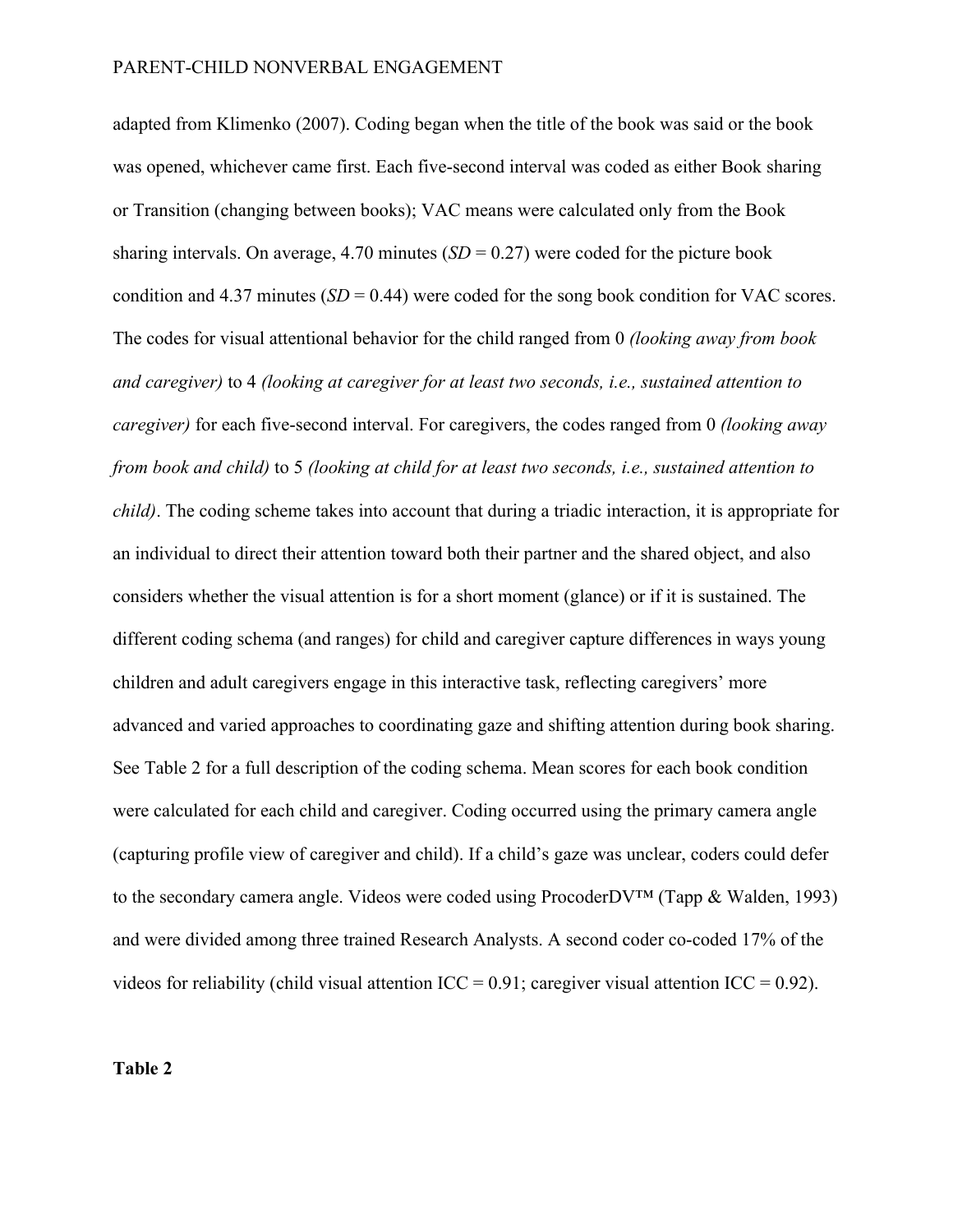|                  | Child's Attentional Behaviors          |                  | Caregiver's Attentional Behaviors          |  |
|------------------|----------------------------------------|------------------|--------------------------------------------|--|
| Score            | Description                            | Score            | Description                                |  |
| $\boldsymbol{0}$ | Looking away from book or              | $\boldsymbol{0}$ | Looking away from book and child           |  |
|                  | caregiver                              |                  |                                            |  |
| 1                | Glancing at the book one or more       | $\mathbf{1}$     | Exhibiting a functional look to            |  |
|                  | times (less than 2 seconds)            |                  | comment on or direct the child's           |  |
|                  |                                        |                  | behavior (e.g., to sit and/or to attend to |  |
|                  |                                        |                  | book reading) – not to communicate         |  |
|                  |                                        |                  | about the book                             |  |
| $\overline{2}$   | Looking at the book (for at least 2)   | $\overline{2}$   | Looking at the book (i.e., sustained       |  |
|                  | seconds or more; i.e., sustained       |                  | attention to book)                         |  |
|                  | attention to book)                     |                  |                                            |  |
| 3                | Glancing at the caregiver one or       | 3                | Glancing at the child once (for less       |  |
|                  | more times (less than 2 seconds)       |                  | than 2 seconds)                            |  |
| $\overline{4}$   | Looking at the caregiver (for at least | $\overline{4}$   | Glancing at the child more than once       |  |
|                  | 2 seconds or more; i.e., sustained     |                  | (each less than 2 seconds)                 |  |
|                  | attention to caregiver)                |                  |                                            |  |
|                  |                                        | 5                | Looking at the child (for at least 2)      |  |
|                  |                                        |                  | seconds; i.e., sustained attention to      |  |
|                  |                                        |                  | child)                                     |  |

# *Visual Attention Coding (VAC) Schema (adapted from Klimenko, 2007)*

*Interpersonal Movement Coordination*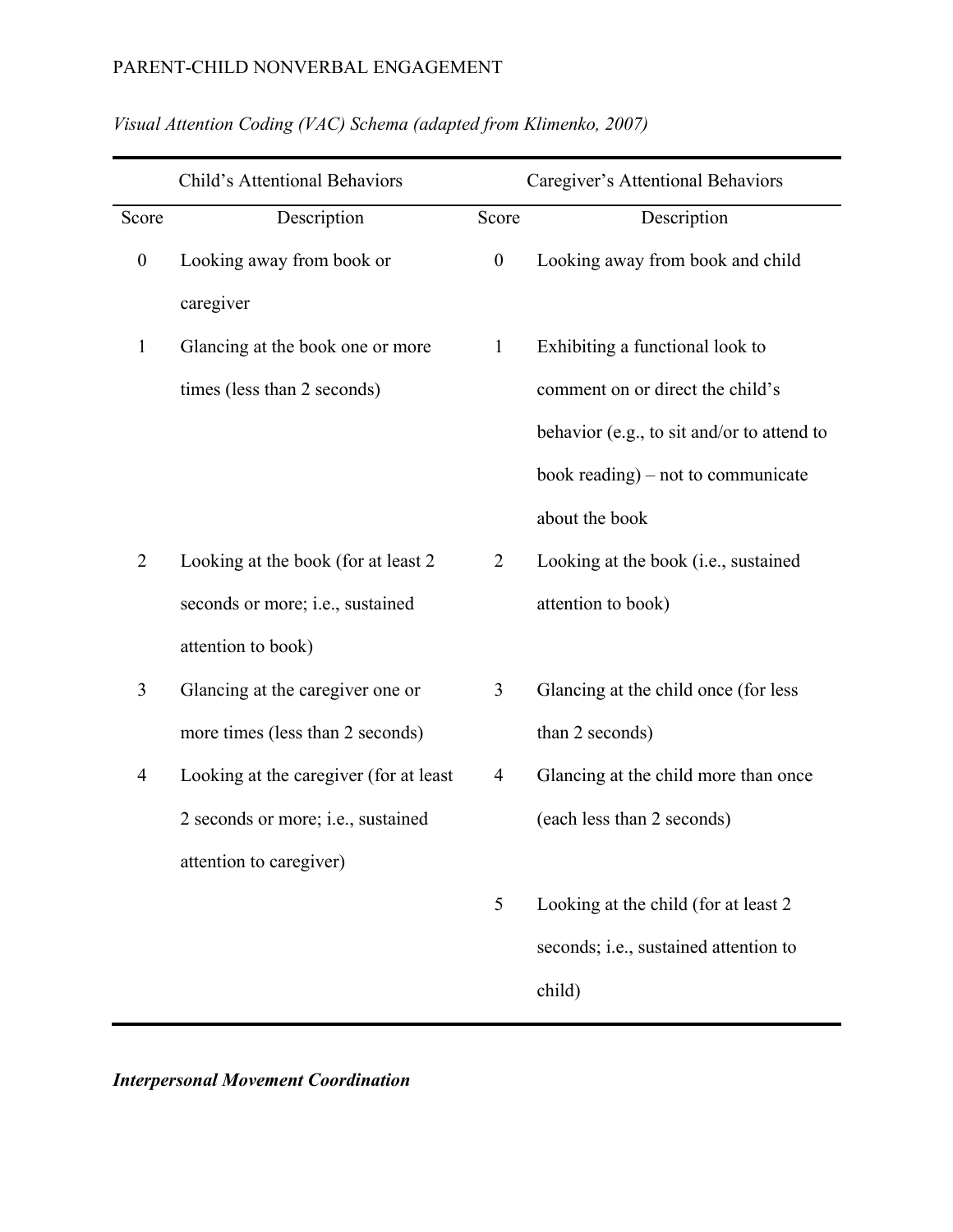Using the profile camera view of the dyad, separate regions of interest (ROIs) were defined for the caregiver and child based on their positioning across from each other. In order to be used for analysis of interpersonal coordination, excerpts could not contain any ROI crossings (i.e., participants had to be on their respective sides of the table) or automatic camera refocusing. For these reasons, one-minute excerpts of each participant's picture book and song book activities were extracted for analysis starting at least 15 seconds after the book sharing began. The first one-minute excerpt that met these criteria was extracted. If no section with a oneminute duration met the criteria existed, the next longest possible excerpt (at least 30 seconds) was extracted. Video excerpts only included time when the dyad was continuously sharing a book; they did not include any time when the dyad was transitioning between books. The excerpts for movement analyses averaged 58.1 seconds  $(SD = 6.8, \text{range} = 31.8-60)$ . Of the 58 excerpts, 50 reached the full one-minute duration.

To analyze coordinated movements within the dyad, we used time series analysis methods that have previously been used to examine coordination of speech and movement in musical and nonmusical tasks (e.g., Schultz et al., 2016; Schultz et al., 2021; Schultz & Palmer, 2019). We extracted the magnitude of change between consecutive frames within the two ROIs containing only the caregiver and only the child (see Ramseyer, 2020). Videos were converted to grayscale then filtered in the temporal domain using a bandpass Butterworth filter between 1 Hz and 14 Hz to remove artifacts relating to frame changes, interlacing, and slow drifts. The magnitude of change between consecutive frames was extracted for each ROI. Each time series was range normalized and subjected to time series analysis. We used dynamic time warping on the two time series to temporally align movement patterns within a window of five seconds. Data were pre-whitened to remove autoregressive components following Dean and Dunsmuir (2016).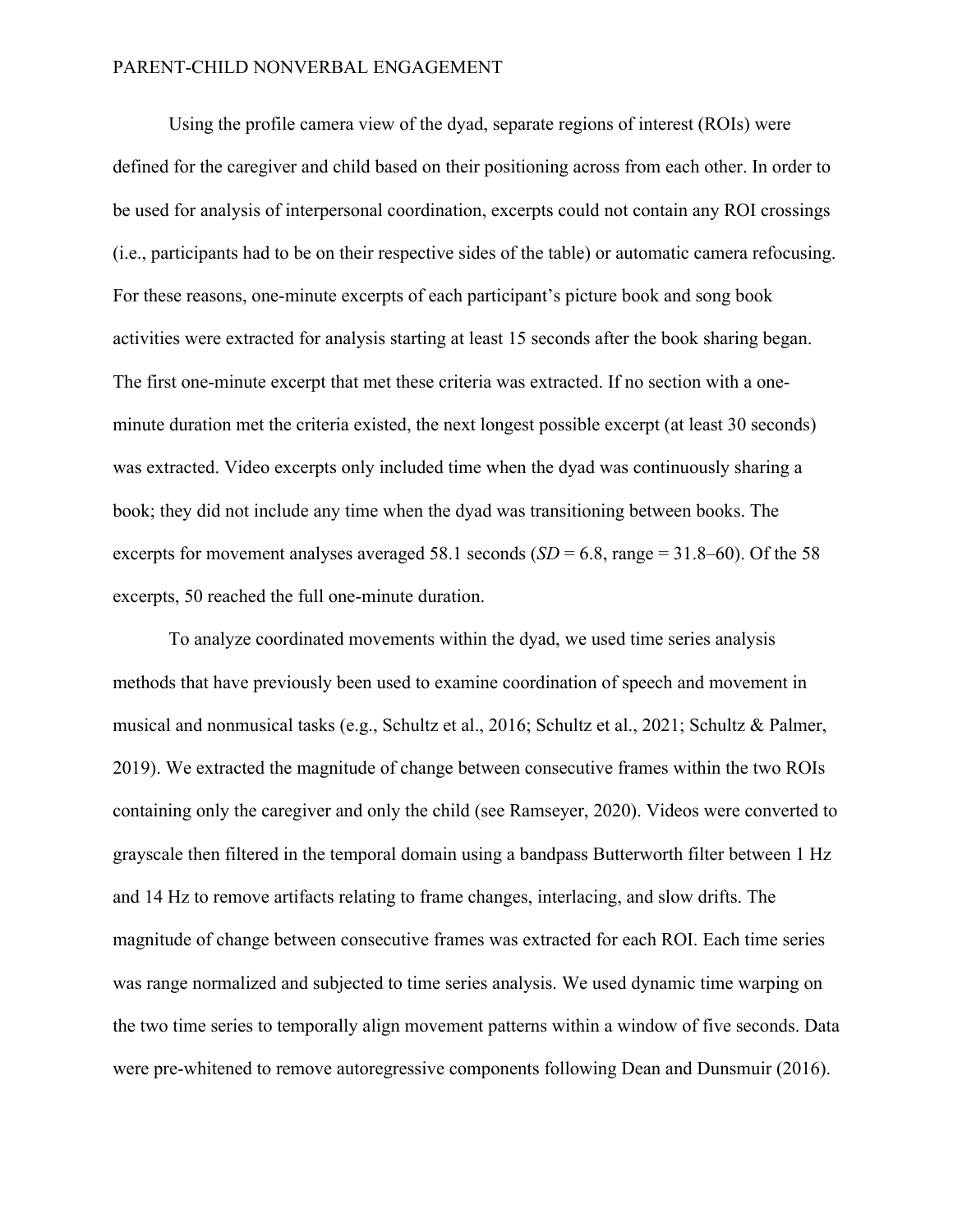This conservative approach reduces the risk of spurious significant cross-correlation coefficients although the observed coefficients may underestimate movement coordination. The crosscorrelation coefficient at lag 0 was calculated to measure the strength of the relationship between the movement of the caregiver and child. To allow cross-correlation coefficients to be compared between conditions, these values were Fisher transformed prior to statistical analysis.

#### *Data Analysis*

Separate linear mixed-effects models (LMEM) were used to analyze children's mean visual attention, caregivers' mean visual attention, and interpersonal movement coordination (Fisher transformed cross-correlation coefficients) during the book sharing activities. All LMEMs contained the fixed factors Book (2; Picture, Song; within-subjects) and Group (2; ASD, TD; between subjects), and the random factor Dyad where Book was nested within Dyad and allowed unequal variance between ASD and TD groups. Effect sizes were measured using generalized eta squared ( $\eta^2 G$ ) for repeated-measures effects, where  $0.02 = \text{small}, 0.13 = \text{medium},$ and  $0.26$  = large (Bakeman, 2005). Spearman correlations  $(r<sub>s</sub>)$  were computed to assess children's and caregiver's mean visual attention across the picture and song book sharing activities. Spearman correlations were also used to characterize relationships between children's visual attention scores and MSEL Language age equivalents. Correlation coefficients were interpreted using Cohen's guidelines where  $0.10 = \text{small}, 0.30 = \text{medium}, \text{and } 0.50 = \text{large}$ (Cohen, 2013).

Videos were analyzed using custom-made scripts in MATLAB. Analyses were conducted using R Software (R Core Team, 2019). Correlations were performed using the *cor* function, LMEMs were performed using the *lmer* function from the *lme4* library (Bates et al., 2015), and within-subject effect sizes were obtained using the *aov* car function from the *afex* library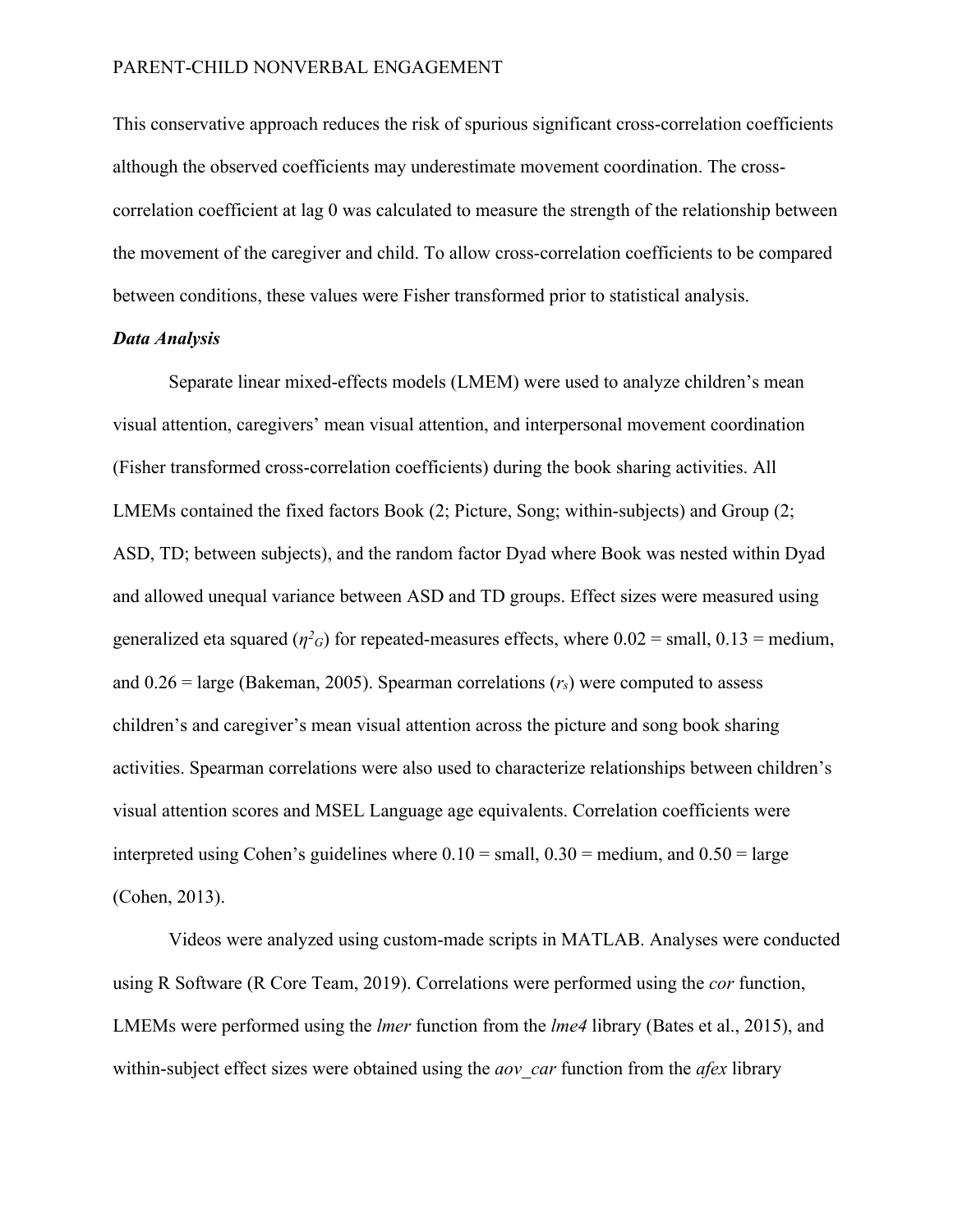(Singmann et al., 2020). Time series analysis and dynamic time warping were performed using the *TSA* (Chan et al., 2020; Cryer & Chan, 2008) and *dtw* (Giorgino, 2009) libraries, respectively.

#### **Results**

#### **Child Visual Attention**

For children's visual attention, there were significant main effects of Book, *F*(1, 27) = 8.68,  $p = 0.007$ ,  $\eta^2 G = 0.05$  and Group,  $F(1, 27) = 4.34$ ,  $p = 0.047$ ,  $\eta^2 G = 0.12$ , indicating small and medium effect sizes, respectively. There was no significant interaction between Book and Group,  $F(1, 27) = 0.48$ ,  $p = 0.50$ ,  $\eta G^2 G = 0.003$ . As shown in Figure 1, children mostly visually attended to the books with slightly higher visual attention scores during the song book activity  $(M = 2.19, SEM = 0.059)$  than during the picture book activity  $(M = 2.07, SEM = 0.06)$ . Children with TD ( $M = 2.23$ ,  $SEM = 0.037$ ) exhibited slightly higher visual attention scores than children with ASD ( $M = 2.01$ , *SEM* = 0.078).

#### [Insert Figure 1]

We also assessed the relationship between children's visual attention levels and children's language level for each group. Individual differences in children's visual attention were generally consistent across the picture and song book activities in children with ASD, *rs*(11)  $= 0.68$ ,  $p = 0.013$ , and children with TD,  $r_s(14) = 0.60$ ,  $p = 0.014$ , both indicating large effect sizes. We therefore averaged children's visual attention scores across the picture and song book activities. For children with ASD, visual attention scores were significantly correlated with their MSEL Language age equivalents,  $r_s(10) = 0.67$ ,  $p = 0.018$ , suggesting greater visual attention to the activity/caregiver in children with ASD with higher language skills. There was no significant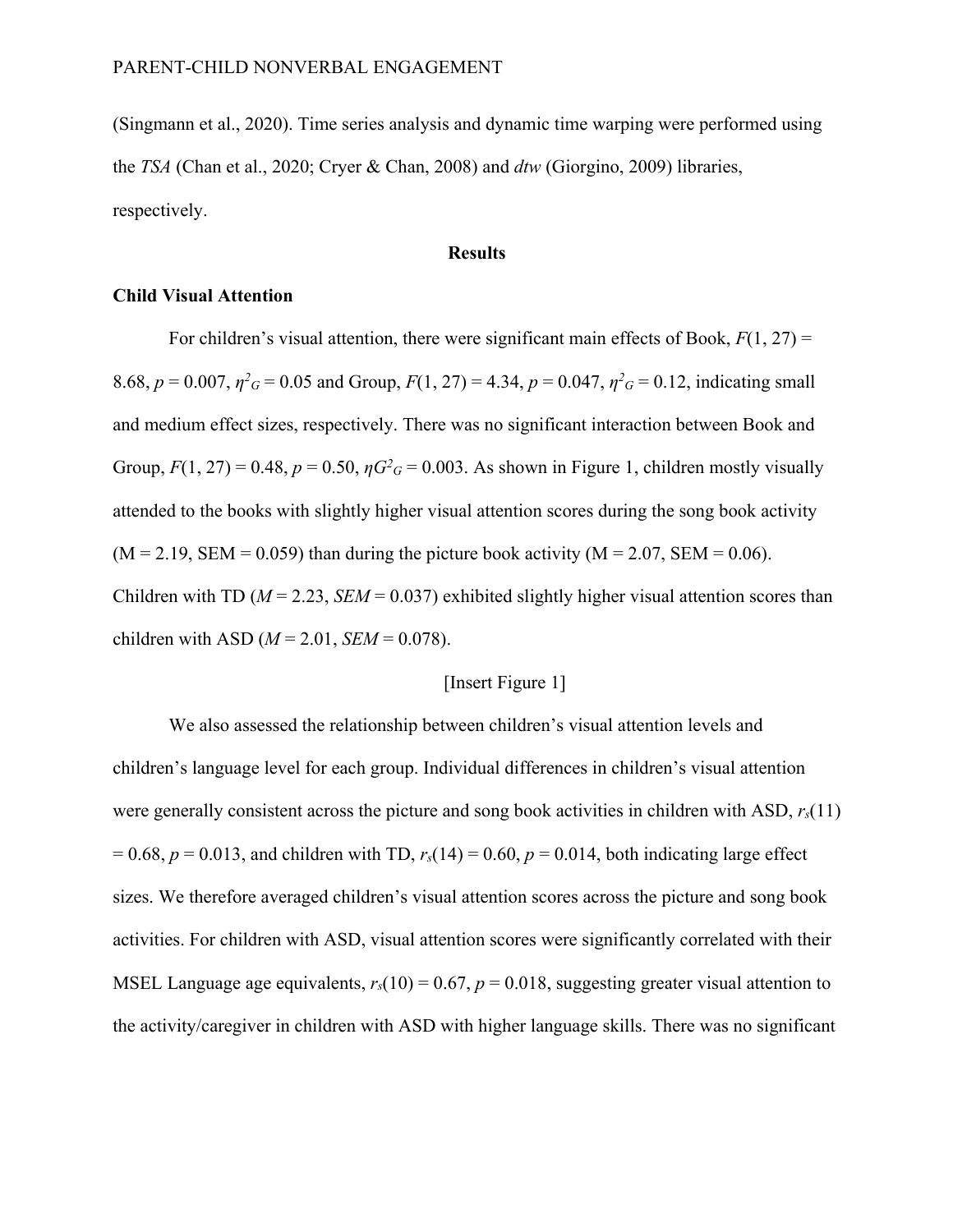relationship between children with TD's visual attention scores and language skills,  $r_s(13) = -0.2$ ,  $p = 0.92$ .

#### **Caregiver Visual Attention**

For caregivers' visual attention, there was a significant main effect of Book,  $F(1, 27) =$ 21.69,  $p < 0.001$ ,  $\eta^2 G = 0.16$ , a medium effect size. As shown in Figure 2, caregivers of children with ASD and TD demonstrated greater visual attention scores, suggesting somewhat increased gaze toward their children, during song books (*M* = 3.73, *SEM* = 0.096) than during picture books ( $M = 3.33$ , *SEM* = 0.075). However, there was no significant main effect of Group,  $F(1, 1)$  $27$ ) = 0.05,  $p = 0.82$ ,  $\eta^2 G = 0.002$ , or significant interaction between Book and Group,  $F(1, 27) =$ 0.19,  $p = 0.67$ ,  $\eta^2 G = 0.002$ .

#### [Insert Figure 2]

#### **Visual Attention Within Dyads**

We also examined the relationships between child and caregiver visual attention for the song and picture book activities. There was a significant correlation with a large effect size between caregiver and child mean visual attention scores in dyads with children with ASD during the song book activity,  $r_s(11) = 0.72$ ,  $p = 0.007$  (Figure 3a). This relationship was not observed during the picture book activity,  $r_s(11) = -0.14$ ,  $p = 0.66$ . For the dyads with children with TD, caregivers' and children's mean visual attention scores were not significantly correlated during the song book activity,  $r_s(14) = 0.25$ ,  $p = 0.35$ , or during the picture book activity,  $r_s(14) = 0.30$ ,  $p = 0.26$  (Figure 3b).

#### [Insert Figure 3]

#### **Interpersonal Movement Coordination**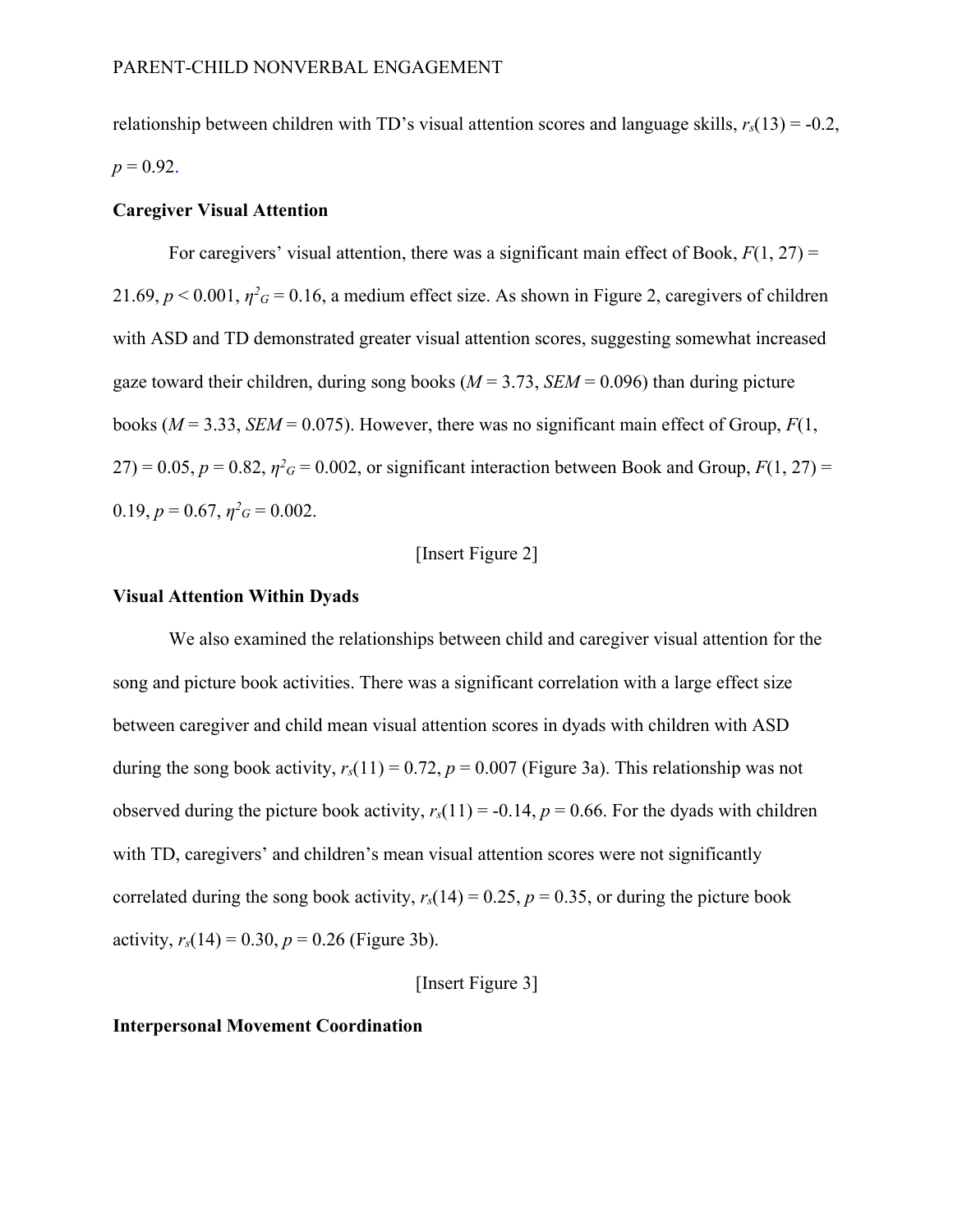For movement coordination, there was a significant main effect of Group,  $F(1, 54)$  = 8.05,  $p = 0.006$ ,  $\eta^2 G = 0.13$  (medium effect size), but no significant main effect of Book,  $F(1, 54)$  $F(1, 54) = 0.78$ ,  $p = 0.38$ ,  $\eta^2 G = 0.01$ , or interaction between Group and Book,  $F(1, 54) = 0.08$ ,  $p = 0.78$ ,  $\eta^2 G = 0.001$ . As shown in Figure 4, while overall magnitude of coordination was moderate, movement within TD dyads (mean  $r = 0.37$ , *SEM* = 0.017) was more coupled than within ASD dyads (mean *r* = 0.31, *SEM* = 0.013).

#### [Insert Figure 4]

#### **Discussion**

The current study examined caregiver-child engagement during shared book activities across multiple levels of analysis (visual attention, movement coordination) and contexts (picture and song books). Visual attention scores were higher in children with TD than in children with ASD. While all children predominantly focused their attention on the books, children with TD spent somewhat more time engaged in the activity than children with ASD by glancing at their caregivers. This supports our second hypothesis and is consistent with evidence that children with ASD show reduced preference for social stimuli and attend to faces less than children with TD (Sasson & Touchstone, 2014). We observed no difference in caregivers' visual attention by children's diagnostic status (ASD, TD) during the book sharing activity. This finding is in line with previous observations showing the quality of caregivers' book reading does not differ between caregivers of children with ASD and TD (Fleury & Hugh, 2018).

For both caregivers and children, visual attention scores were significantly greater during the song book activity than during the picture book activity, supporting our first hypothesis that musical activities create a context that scaffolds caregiver-child engagement. Overall, children's visual attention scores in both groups suggested that children's gaze was primarily directed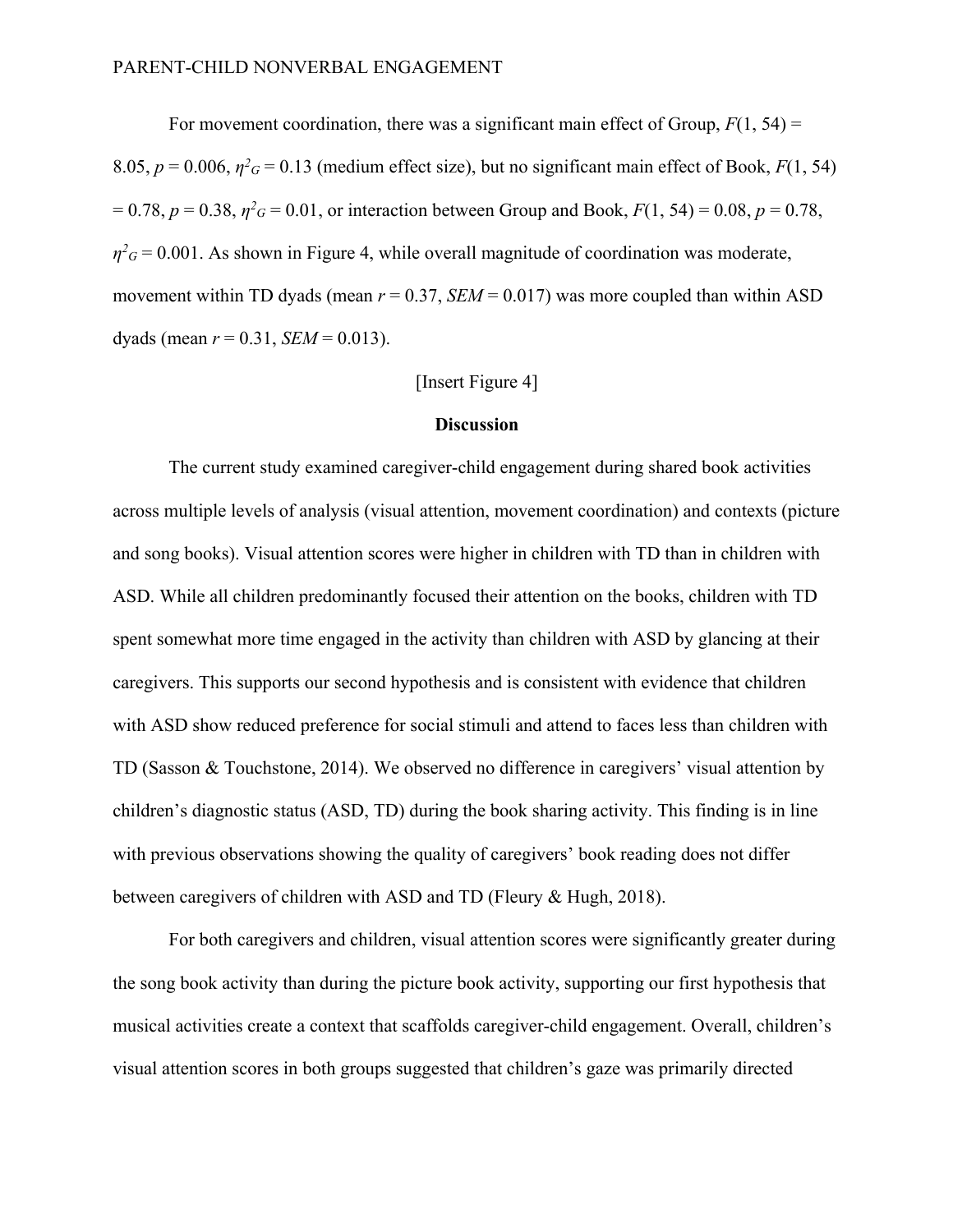toward the books. This is unsurprising given that the books were generally directly in front of the children and the task focus was on book sharing. Although the effect size was small, both children with ASD and TD showed slightly greater visual attention scores (i.e., more occasional gazing toward their caregiver and/or less looking away from the task) during the song books compared to picture books. As depicted in Figure 1, the range of visual attention scores between children with ASD and TD were similar in the song book condition while more children with ASD had lower visual attention scores than their TD peers in the picture book condition. Another recent study also reported that infants with and without ASD displayed similar amounts of gaze toward an adults' face when the adult engaged them with song but that infants with ASD gazed less at the adult when she engaged them with speech (Macari et al., 2020). Song and music contexts may naturally support children's engagement across a range of child functioning levels. Indeed, there is some suggestion that music therapy may be particularly appropriate for children with lower cognitive skills (Crawford et al., 2017).

Caregivers also exhibited more visual gaze toward their children during the song book activity than the picture book activity. Additionally, caregiver-child visual attention scores were correlated in the song book activity for the ASD group. Attributes of song activities, such as their familiarity and predictability, may be particularly relevant for modulating dyadic interactions in dyads with children with ASD. The slight increases in both child and parent attention for the song book context may suggest that caregivers are somewhat more available for moments of social engagement (e.g., for times when children *do* direct their gaze toward their caregivers) and to reinforce and support their children's social and on-task behavior. Future studies could examine if song contexts support engagement between caregiver-child dyads with ASD by modulating both partners' gaze behavior on a moment-to-moment basis in an interactive,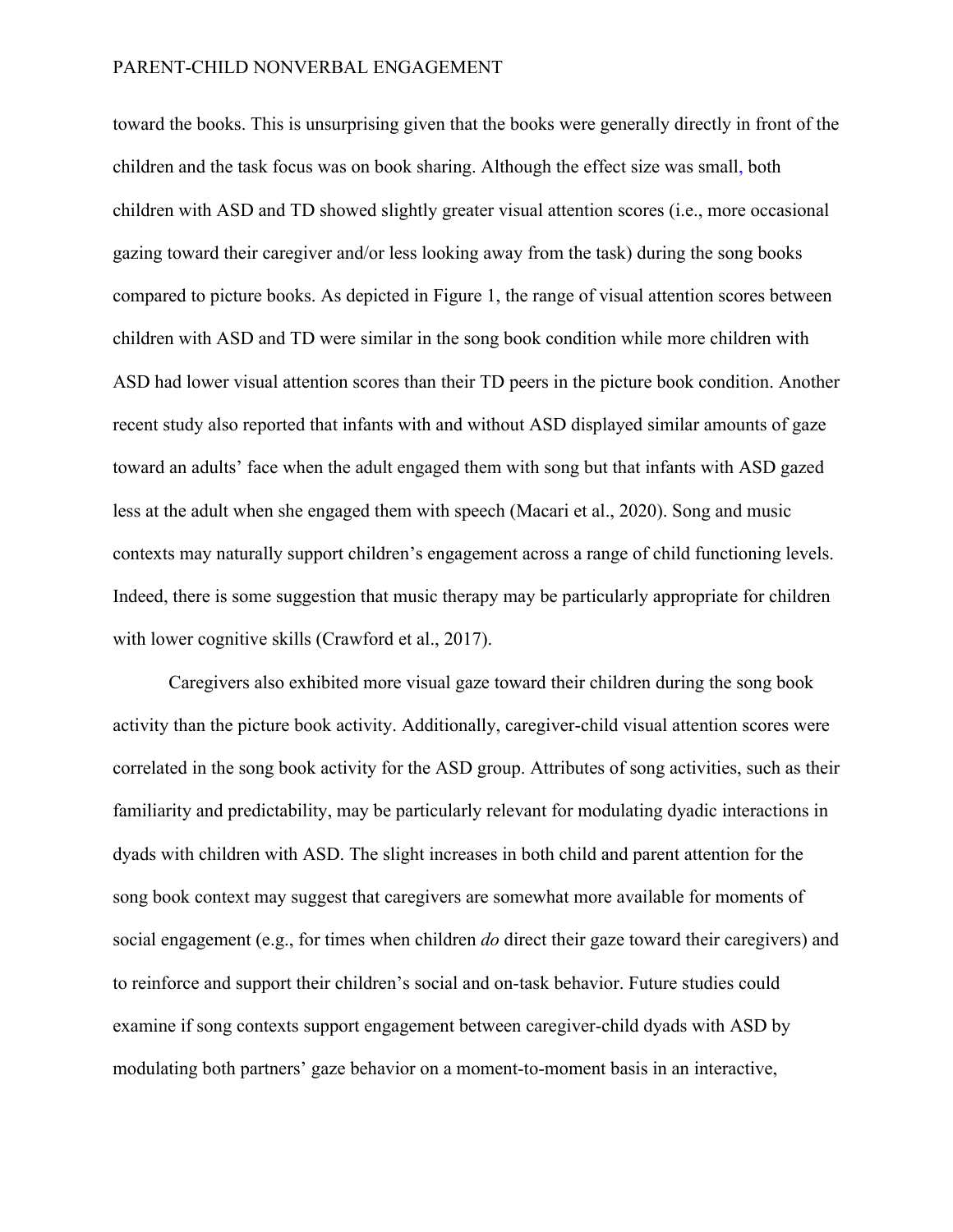contingent manner (i.e., via a transactional feedback loop), as well as examine if these effects would compound over time (e.g., with repeated sharing of the same song book).

Our findings are consistent with prior studies of increased social attention in children with TD or ASD during musical activities (e.g., Beck & Reiser, 2020; Kim et al., 2008; LaGasse, 2014; Paul et al., 2015; Simpson et al., 2013; Tunçgenç & Cohen, 2018) and also extend such findings to the behavior of caregivers engaging in these activities. Dyadic musical activities naturally involve familiarity, predictability, and emotionality, all of which may facilitate engagement (Cirelli et al., 2018; Hernandez-Ruiz, 2020; Lense & Camarata, 2020). Previous studies indicate that familiarity with specific books increases engagement in both children with ASD and TD during shared book reading (Fleury & Hugh, 2018). In the current study, although caregivers and children did not know the specific books, caregivers had to know the songs in order to sing the song books and caregivers indicated that their children knew the songs. Familiarity with the songs may have allowed caregivers to direct their gaze at their children more regularly. During the wordless picture books, caregivers may have needed to look at the pictures more to describe the pictures and narrate a story. This suggests that even in an activity with novel components (i.e., the specific books), known songs provide a context that may help structure caregivers' and their children's behavior. The predictable rhythmic patterns, melodies, and lyrics of the song books may help dyads track how the song unfolds over time and contribute to increased attention and behavior modulation (Hardy & LaGasse, 2013; Miller et al., 2013). Song activities may also support attention and engagement because they naturally involve predictable and salient multimodal cues (e.g., head movements, gestures) that are coordinated with the rhythm of the song (Lense & Jones, 2016; Trehub et al., 2016) and because song activities modulate emotion and arousal levels in both partners in the dyad (Cirelli et al., 2020; Cirelli &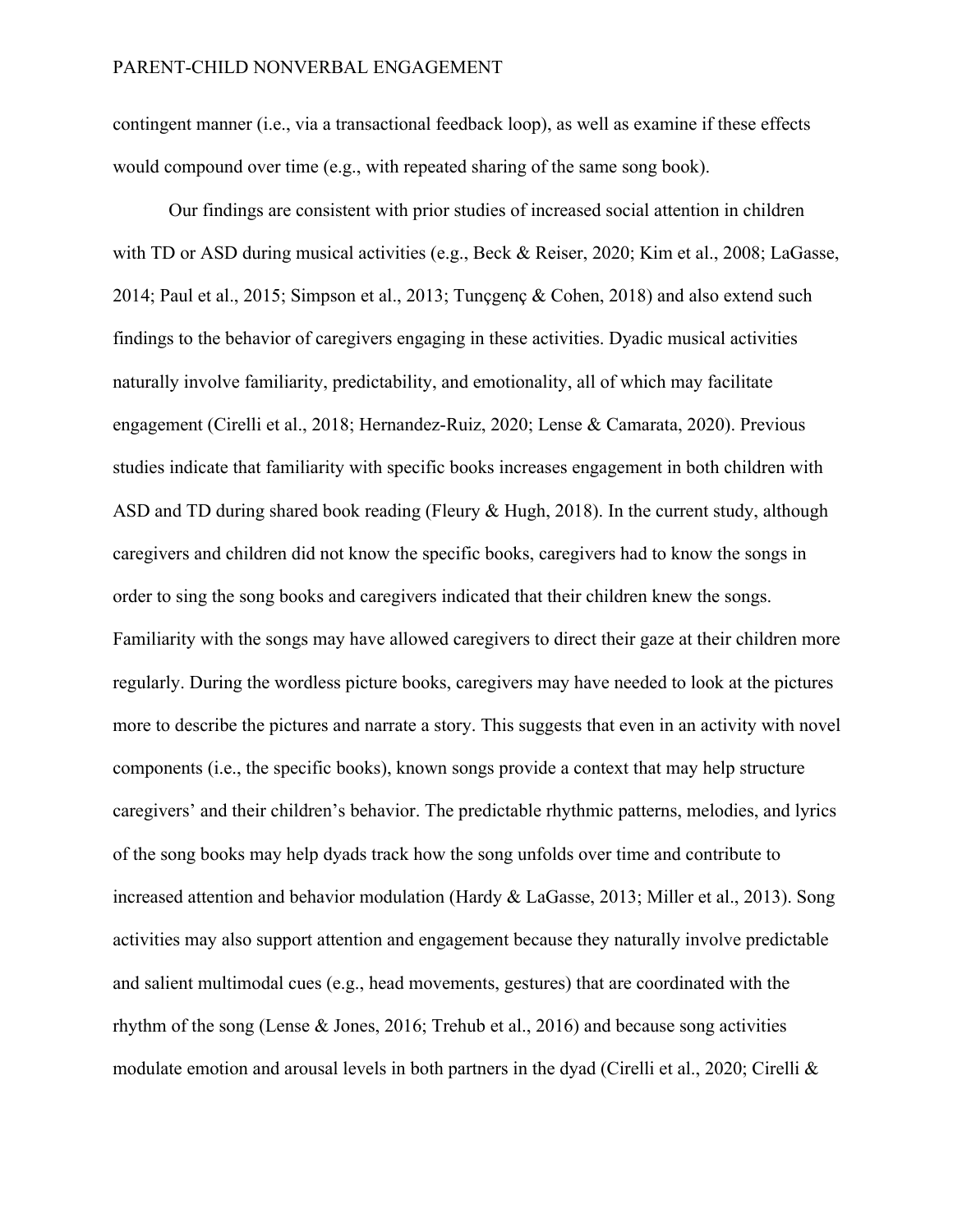Trehub, 2020; Fancourt & Perkins, 2018; Shenfield et al., 2003). These attributes of the song books might have made them more accessible for children and caregivers.

This is the first study to examine caregiver-child body movement coordination in preschoolers during song and picture book sharing tasks. Our finding that movement of dyads with children with TD were more coordinated than dyads of children with ASD supports our second hypothesis and is in line with a growing body of research into reduced spontaneous interpersonal movement coordination in older children and adults with ASD (Fitzpatrick et al., 2017; Fournier et al., 2010) as well as reduced in-phase rocking behavior by children with ASD versus children with TD (Marsh et al., 2013). Decreased interpersonal coordination may reflect reduced attunement to the social interaction in dyads with children with ASD and may involve a combination of attentional, social, and motor processes (e.g., Fitzpatrick et al., 2017). While the overall magnitude of the movement coordination was small, this may in part reflect the free context of the activity (sharing books while sitting at a table) as prior studies of movement synchrony in children have generally used more explicit movement or imitation tasks (e.g., Fitzpatrick et al., 2017; Marsh et al., 2013). Moreover, our study used conservative estimates of coordination using pre-whitening in order to circumvent spurious correlations (following Dean & Dunsmuir, 2016).

In contrast to our findings with visual attention coding, we did not observe any differences in movement coordination between the song and picture book sharing conditions. Although we are surprised by this finding, this may be explained by multiple factors. First, caregivers and children were seated at a table for these activities, potentially limiting the range of movements across the song and picture book contexts. Second, due to potential ROI crossings, only a shorter portion (up to one minute) of the interaction was analyzed for the movement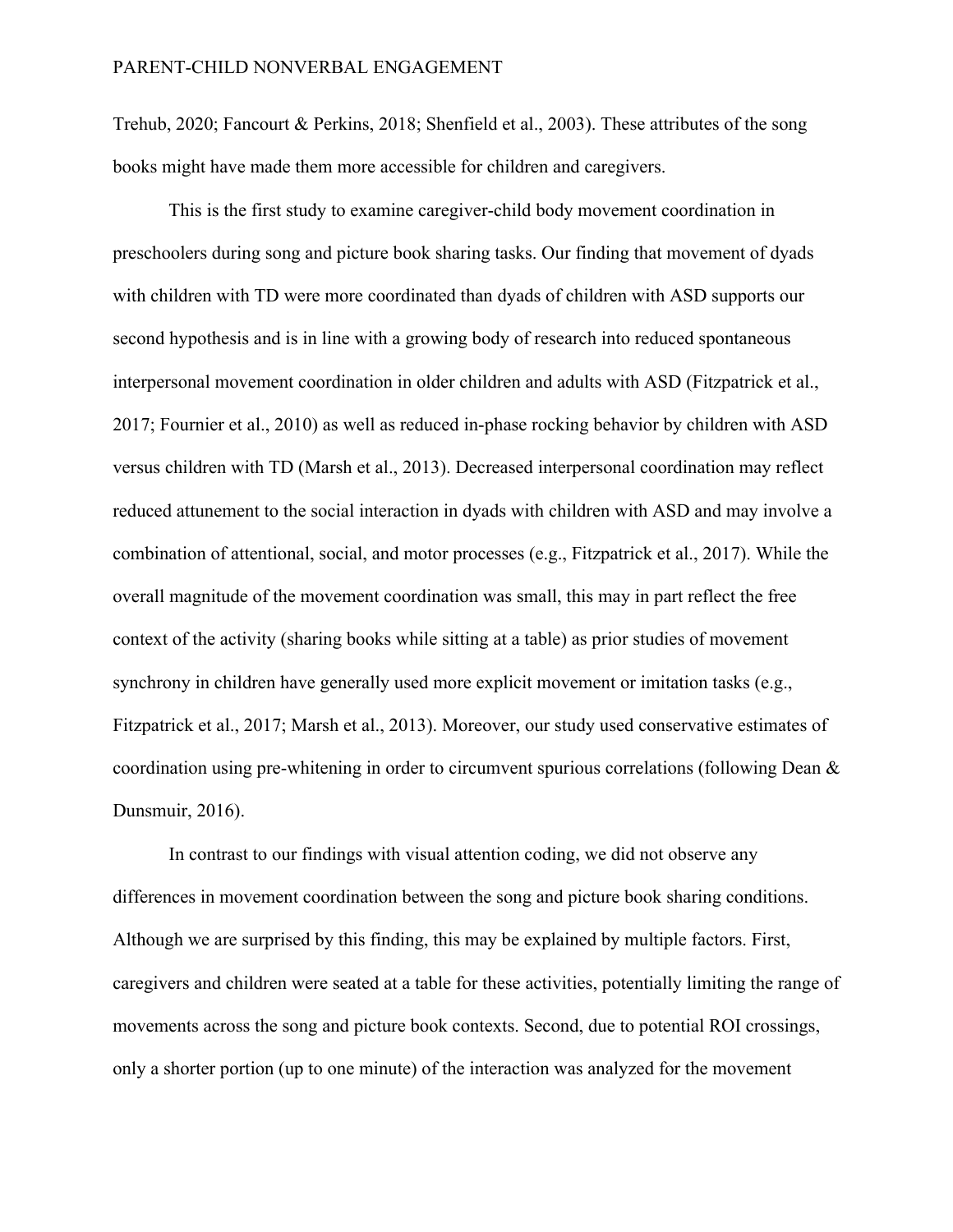analyses versus longer periods of time for the visual attention coding. Third, while we hypothesized increased coordination in the musical context due to the opportunity to utilize pantomime gestures and move to rhythmic cues, dyads were not required to engage in songassociated gestures during the activity. This is consistent with findings that young children may not spontaneously sustain rhythmic behavior during musical activities, especially in laboratory settings (Cirelli & Trehub, 2019; Eerola et al., 2006; Endedijk et al., 2015). Nevertheless, our findings of diagnostic group differences suggest such interpersonal movement coordination metrics may be a promising approach for further analysis of dyadic caregiver-child interaction in very young children with and without ASD. These results further demonstrate the feasibility of applying video-derived movement analysis with young children (e.g., Pfeiffer et al., 2018). Future studies could examine interpersonal coordination during other types of play activities in young children, including during more natural settings (e.g., during a circle time activity on the floor or when explicitly instructed to use song-associated gestures), to further probe how context impacts interpersonal coordination in children with and without ASD.

The current study is novel in its consideration of both child and caregiver behavior in matched musical and non-musical natural interaction contexts. To our knowledge, this is the first study to compare caregiver-child engagement in a book sharing task across musical and nonmusical contexts and to consider how such contexts might impact both child and caregiver behavior in dyads with children with and without ASD. However, there are several limitations to consider. Although study participation did not require any musical skills, participants responded to study recruitment materials about musical activities and therefore may have a predisposition for music. Both the ASD and TD groups were heterogeneous in age and language level, and while matched on nonverbal developmental level, the ASD group had lower language skills than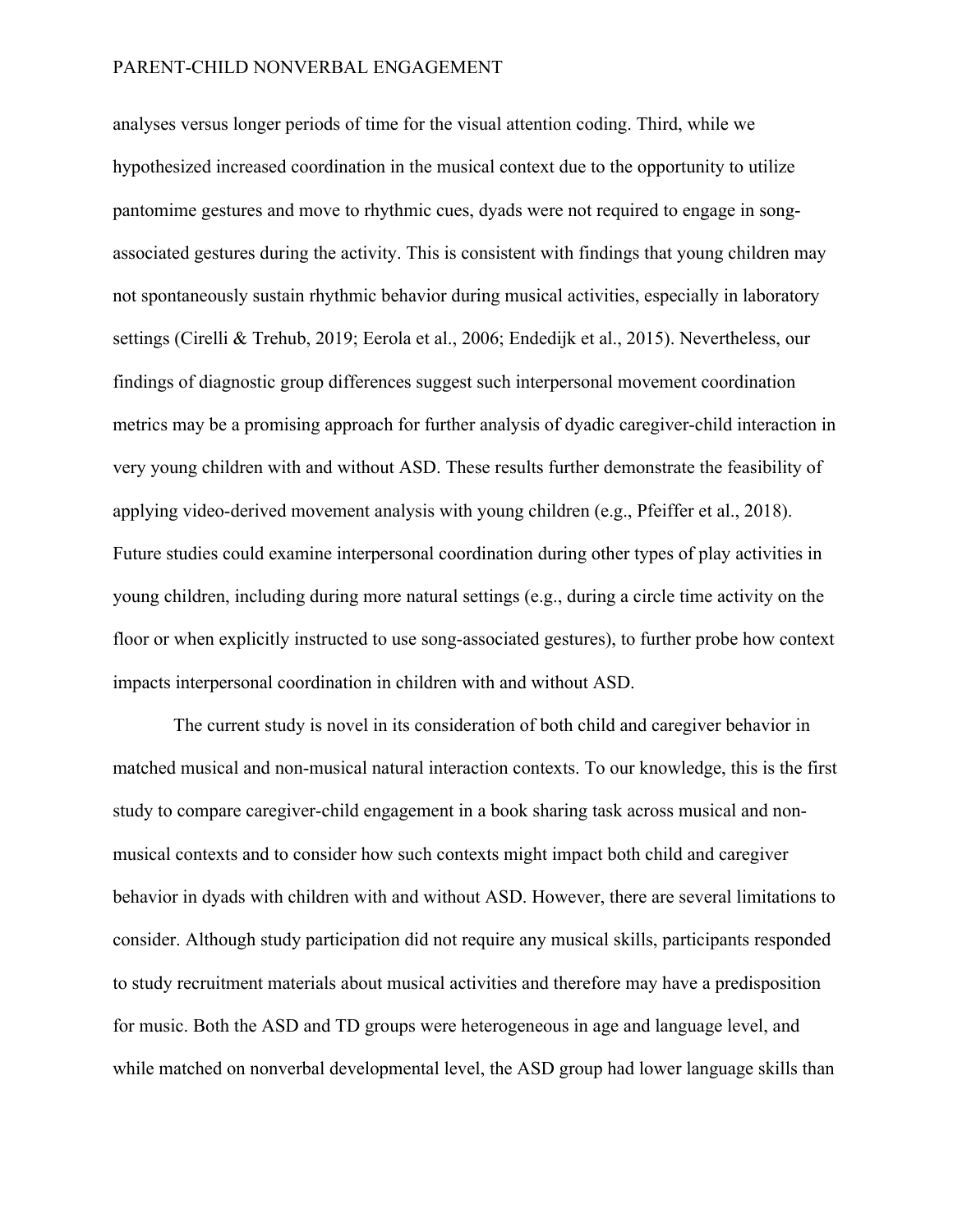the TD group. There were individual differences in children's attention to the activities, which were related to language level of the ASD group. The small sample size may have precluded detection of significant effects; however, diagnostic differences were generally similar to those in a recent study of parent-child book sharing with a slightly larger sample size (Fleury & Hugh, 2018). Future studies could include a larger sample size including a language age-matched group to further assess individual differences across contexts. Another key limitation is that dyads completed the picture book activity prior to completing the song book activity. Future studies could counterbalance tasks to control for any order effects. Nevertheless, as one might expect engagement and attention to decrease over time (e.g., Cirelli et al., 2020), our finding of increased visual attention during the song book activity (which was administered second), is consistent with the idea that attributes of the song book activity supported caregiver and child engagement in the activity and with each other as participants were already comfortable in the assessment settings prior to completing the book sharing activity. Finally, the nature of our movement analyses required that the caregiver and child sit across from each other at a table. Future studies may explore other measures of movement coordination that would allow for more natural positioning and touch during a caregiver-child book sharing activity, such as motion capture.

We examined child and caregiver attention and interaction during a book sharing activity. We found differences between young children with TD and ASD in their visual gaze behavior and interpersonal movement coordination, as well as differences in the visual gaze behavior of both children and parents during a musical context. Although prior studies have focused on how musical activities affect behavior of children with ASD, the current study highlights the importance of considering both partners in the interaction. Future studies can further investigate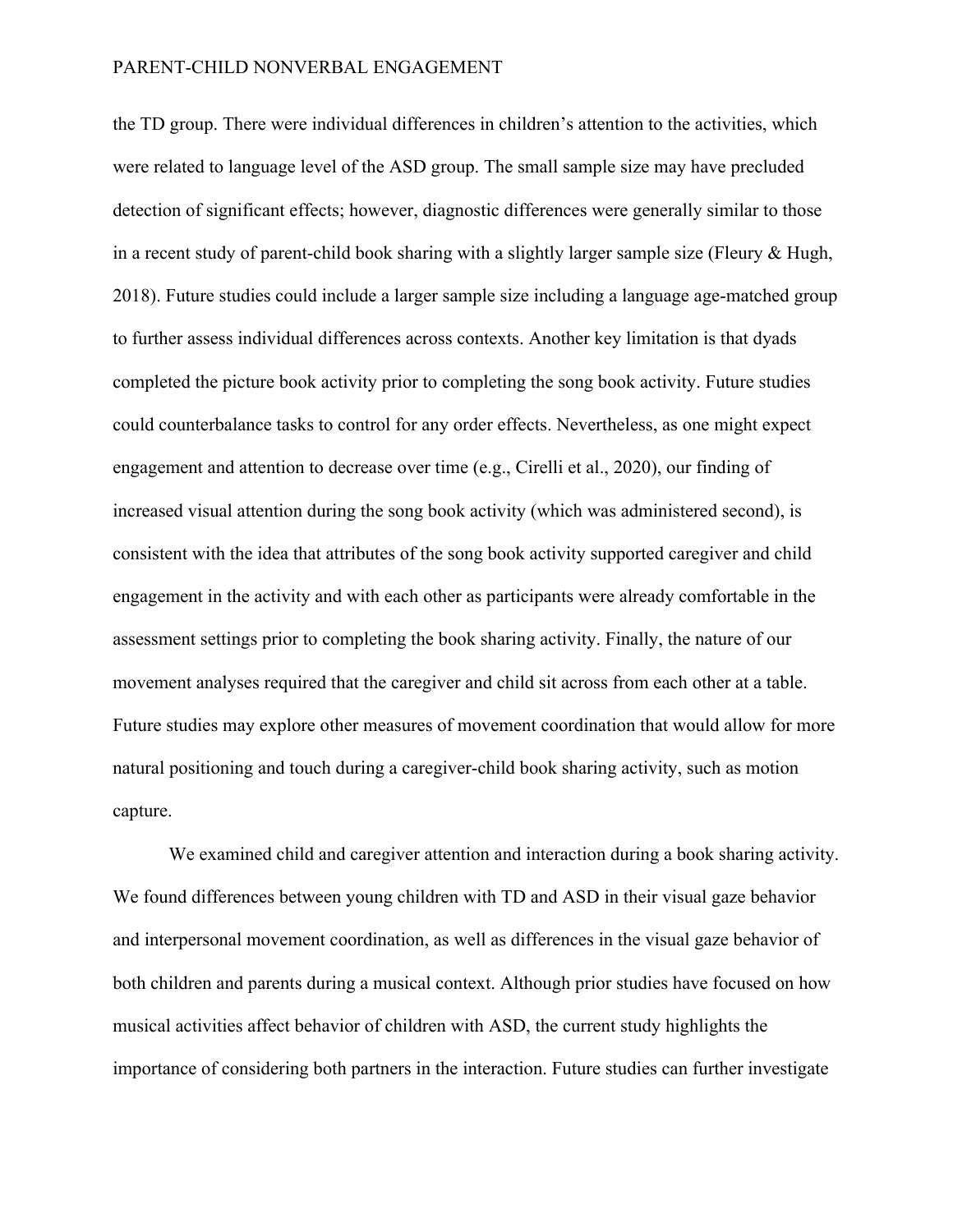mechanisms by which musical contexts incidentally support caregiver-child engagement and how such activities are incorporated into therapeutic activities for families of children with ASD. Our findings indicate that musical activities can strengthen engagement between caregivers and children with ASD and TD.

# **Declaration of Conflicting Interests**

The authors have no conflicts of interest to disclose.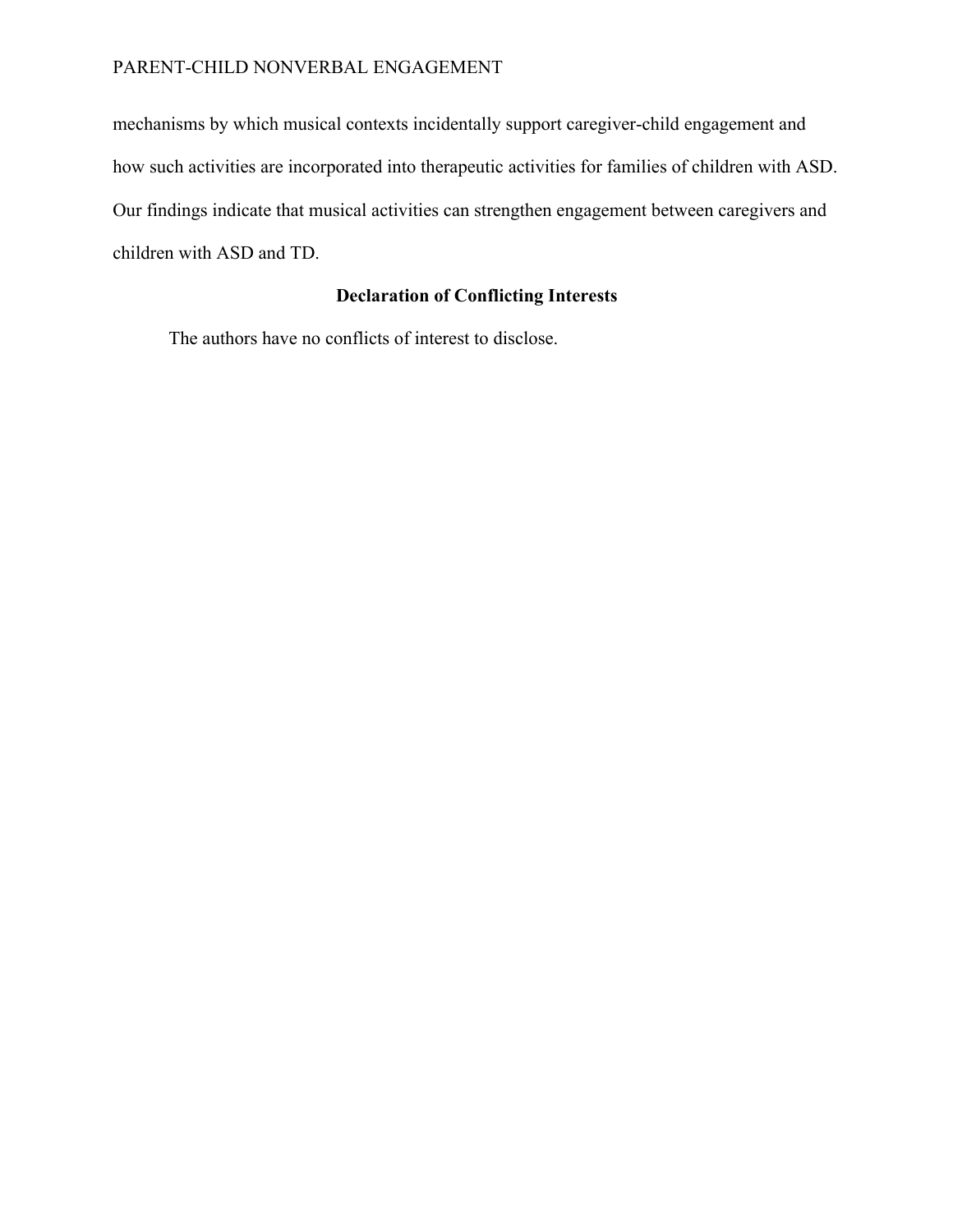#### **References**

American Psychiatric Association. (2013). Diagnostic and statistical manual of mental disorders (Fifth edition). American Psychiatric Association.

https://doi.org/10.1176/appi.books.9780890425596

- Bakeman, R. (2005). Recommended effect size statistics for repeated measures designs. Behavior Research Methods, 37(3), 379–384. https://doi.org/10.3758/BF03192707
- Baron-Cohen, S. (1989). Joint-attention deficits in autism: Towards a cognitive analysis. Development and Psychopathology, 1(3), 185-189. https://doi.org/10.1017/S0954579400000377
- Bates, D., Mächler, M., Bolker, B., & Walker, S. (2015). Fitting linear mixed-effects models using lme4. Journal of Statistical Software, 67(1), 1-48. https://doi.org/10.18637/jss.v067.i01
- Bean, A. F., Perez, B. I., Dynia, J. M., Kaderavek, J. N., & Justice, L. M. (2019). Book-reading engagement in children with autism and language impairment: Associations with emergent-literacy skills. Journal of Autism and Developmental Disorders. https://doi.org/10.1007/s10803-019-04306-4
- Beck, S. L., & Reiser, J. (2020). Non-random acts of kindness: Joint music making increases preschoolers' helping and sharing with an adult. Psychology of Music. https://doi.org/10.1177/0305735620978688
- Boorom, O., Muñoz, V., Xin, R., Watson, M., & Lense, M. D. (2020). Parental responsiveness during musical and non-musical engagement in preschoolers with ASD. Research in Autism Spectrum Disorders, 78. https://doi.org/10.1016/j.rasd.2020.101641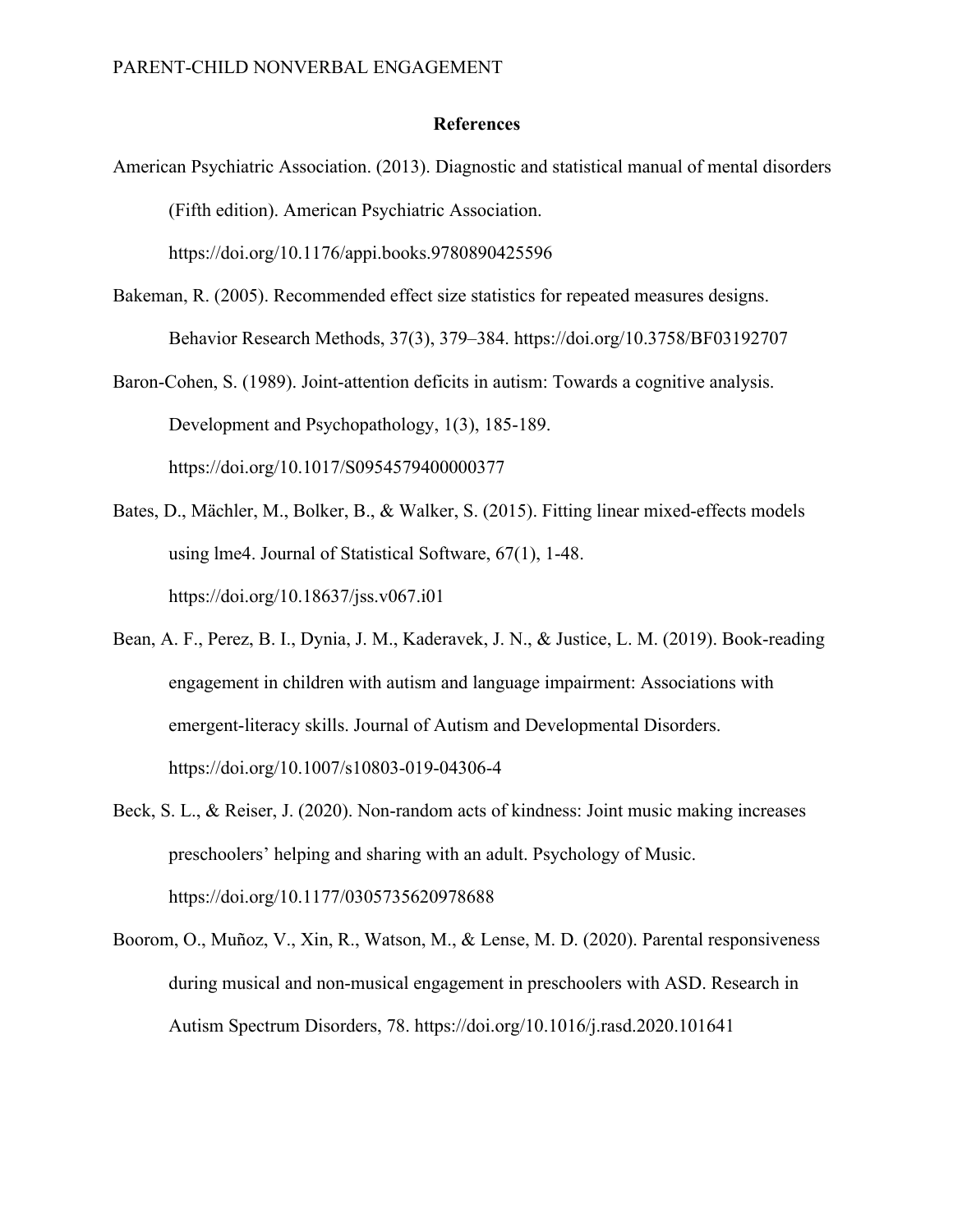- Cirelli, L. K., Einarson, K. M., & Trainor, L. J. (2014). Interpersonal synchrony increases prosocial behavior in infants. Developmental Science, 17(6), 1003–1011. https://doi.org/10.1111/desc.12193
- Cirelli, L. K., Jurewicz, Z. B., & Trehub, S. E. (2020). Effects of maternal singing style on mother–infant arousal and behavior. Journal of Cognitive Neuroscience, 32(7), 1213– 1220. https://doi.org/10.1162/jocn\_a\_01402
- Cirelli, L. K., & Trehub, S. E. (2019). Dancing to Metallica and Dora: Case study of a 19-monthold. Frontiers in Psychology, 10. https://doi.org/10.3389/fpsyg.2019.01073
- Cirelli, L. K., & Trehub, S. E. (2020). Familiar songs reduce infant distress. Developmental Psychology, 56(5), 861–868. https://doi.org/10.1037/dev0000917
- Cirelli, L. K., Trehub, S. E., & Trainor, L. J. (2018). Rhythm and melody as social signals for infants. Annals of the New York Academy of Sciences. https://doi.org/10.1111/nyas.13580
- Cohen, J. (2013). Statistical power analysis for the behavioral sciences. Routledge. https://www.taylorfrancis.com/books/9780203771587
- Constantino, J. N., Kennon-McGill, S., Weichselbaum, C., Marrus, N., Haider, A., Glowinski, A. L., Gillespie, S., Klaiman, C., Klin, A., & Jones, W. (2017). Infant viewing of social scenes is under genetic control and is atypical in autism. Nature, 547(7663), 340–344. https://doi.org/10.1038/nature22999
- Crum, S. (2012). Mine! Random House Children's.
- Crawford, M. J., Gold, C., Odell-Miller, H., Thana, L., Faber, S., Assmus, J., Bieleninik, Ł., Geretsegger, M., Grant, C., Maratos, A., Sandford, S., Claringbold, A., McConachie, H., Maskey, M., Mössler, K. A., Ramchandani, P., & Hassiotis, A. (2017). International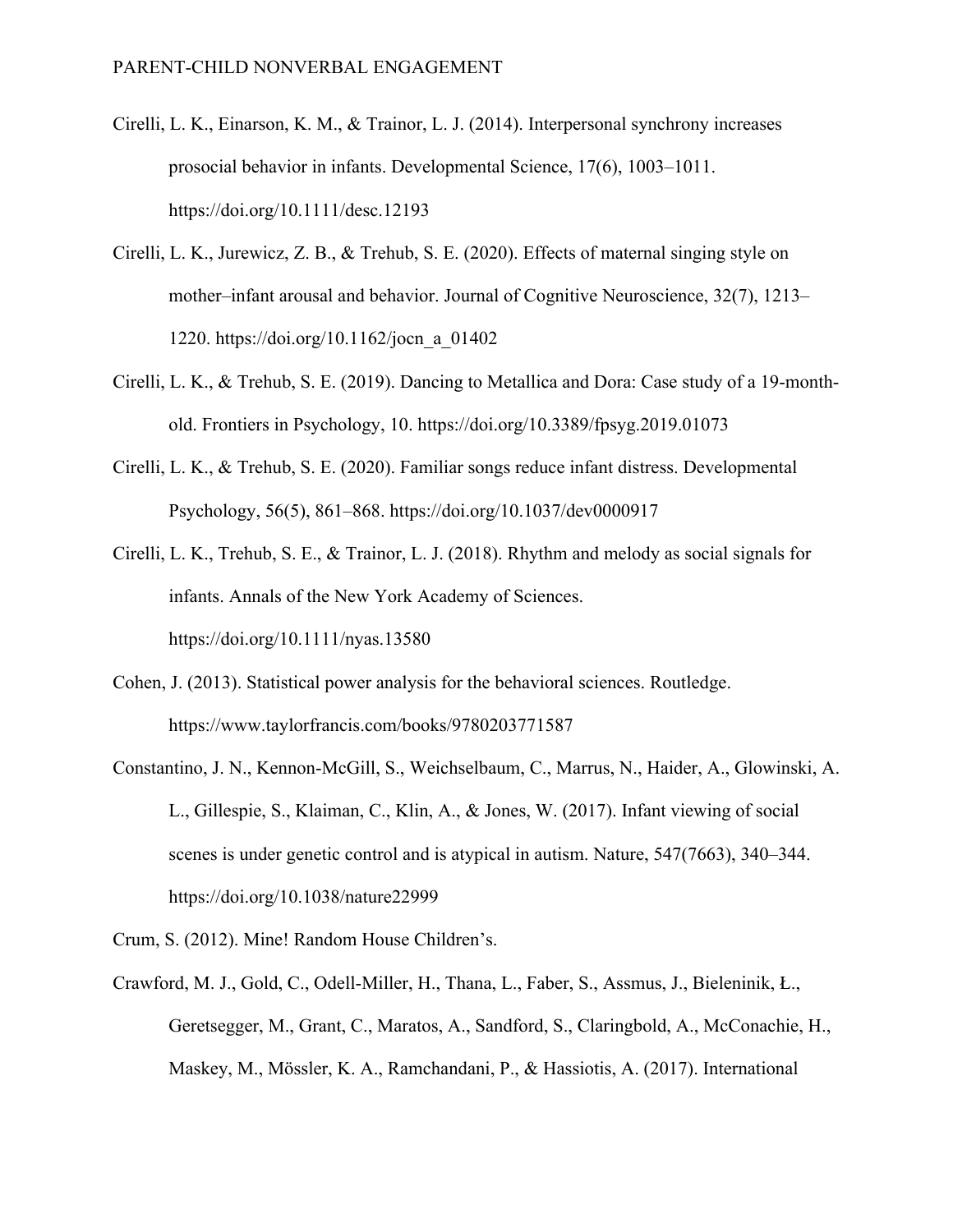multicentre randomised controlled trial of improvisational music therapy for children with autism spectrum disorder: TIME-A study. Health Technology Assessment, 21(59), 1–40. https://doi.org/10.3310/hta21590

- Cryer, J. D., & Chan, K. S. (2008). Time series analysis: With applications in R. Springer Science & Business Media.
- Davis, J. (2011). You are my sunshine. Scholastic Inc.
- Day, A. (2009). Good dog, Carl. Baker & Taylor, CATS.
- Dean, R. T., & Dunsmuir, W. T. M. (2016). Dangers and uses of cross-correlation in analyzing time series in perception, performance, movement, and neuroscience: The importance of constructing transfer function autoregressive models. Behavior Research Methods, 48(2), 783–802. https://doi.org/10.3758/s13428-015-0611-2
- Eerola, T., Luck, G., and Toiviainen, P. (2006). An investigation of preschoolers' corporeal synchronization with music. Proceedings of the 9th International Conference on Music Perception and Cognition, Bologna, 472–476.
- Endedijk, H. M., Ramenzoni, V. C. O., Cox, R. F. A., Cillessen, A. H. N., Bekkering, H., & Hunnius, S. (2015). Development of interpersonal coordination between peers during a drumming task. Developmental Psychology, 51(5), 714–721. https://doi.org/10.1037/a0038980
- Fancourt, D., & Perkins, R. (2018). The effects of mother–infant singing on emotional closeness, affect, anxiety, and stress hormones: Music & Science. https://doi.org/10.1177/2059204317745746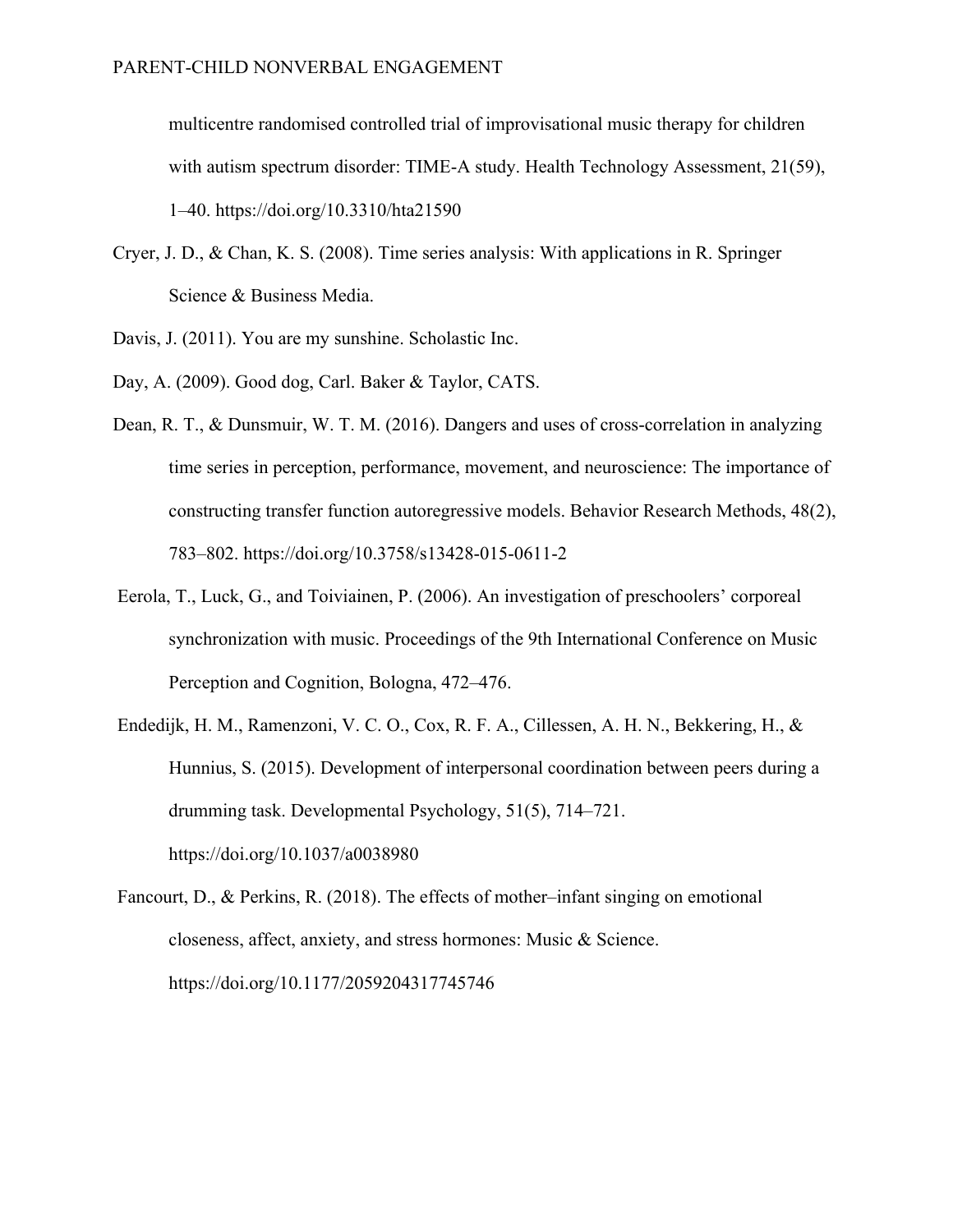- Fitzpatrick, P., Diorio, R., Richardson, M. J., & Schmidt, R. C. (2013). Dynamical methods for evaluating the time-dependent unfolding of social coordination in children with autism. Frontiers in Integrative Neuroscience, 7. https://doi.org/10.3389/fnint.2013.00021
- Fitzpatrick, P., Romero, V., Amaral, J. L., Duncan, A., Barnard, H., Richardson, M. J., & Schmidt, R. C. (2017). Social motor synchronization: Insights for understanding social behavior in autism. Journal of Autism and Developmental Disorders, 47(7), 2092–2107. https://doi.org/10.1007/s10803-017-3124-2
- Fleury, V. P., & Hugh, M. L. (2018). Exploring engagement in shared reading activities between children with autism spectrum disorder and their caregivers. Journal of Autism and Developmental Disorders, 48(10), 3596–3607. https://doi.org/10.1007/s10803-018-3632- 8
- Fournier, K. A., Hass, C. J., Naik, S. K., Lodha, N., & Cauraugh, J. H. (2010). Motor coordination in autism spectrum disorders: A synthesis and meta-analysis. Journal of Autism and Developmental Disorders, 40(10), 1227–1240. https://doi.org/10.1007/s10803-010-0981-3
- Giorgino, T. (2009). Computing and visualizing dynamic time warping alignments in R: The dtw package. Journal of Statistical Software, 31(7), 1-24.
- Gulsrud, A. C., Hellemann, G., Shire, S., & Kasari, C. (2016). Isolating active ingredients in a parent-mediated social communication intervention for toddlers with autism spectrum disorder. Journal of Child Psychology and Psychiatry, 57(5), 606–613. https://doi.org/10.1111/jcpp.12481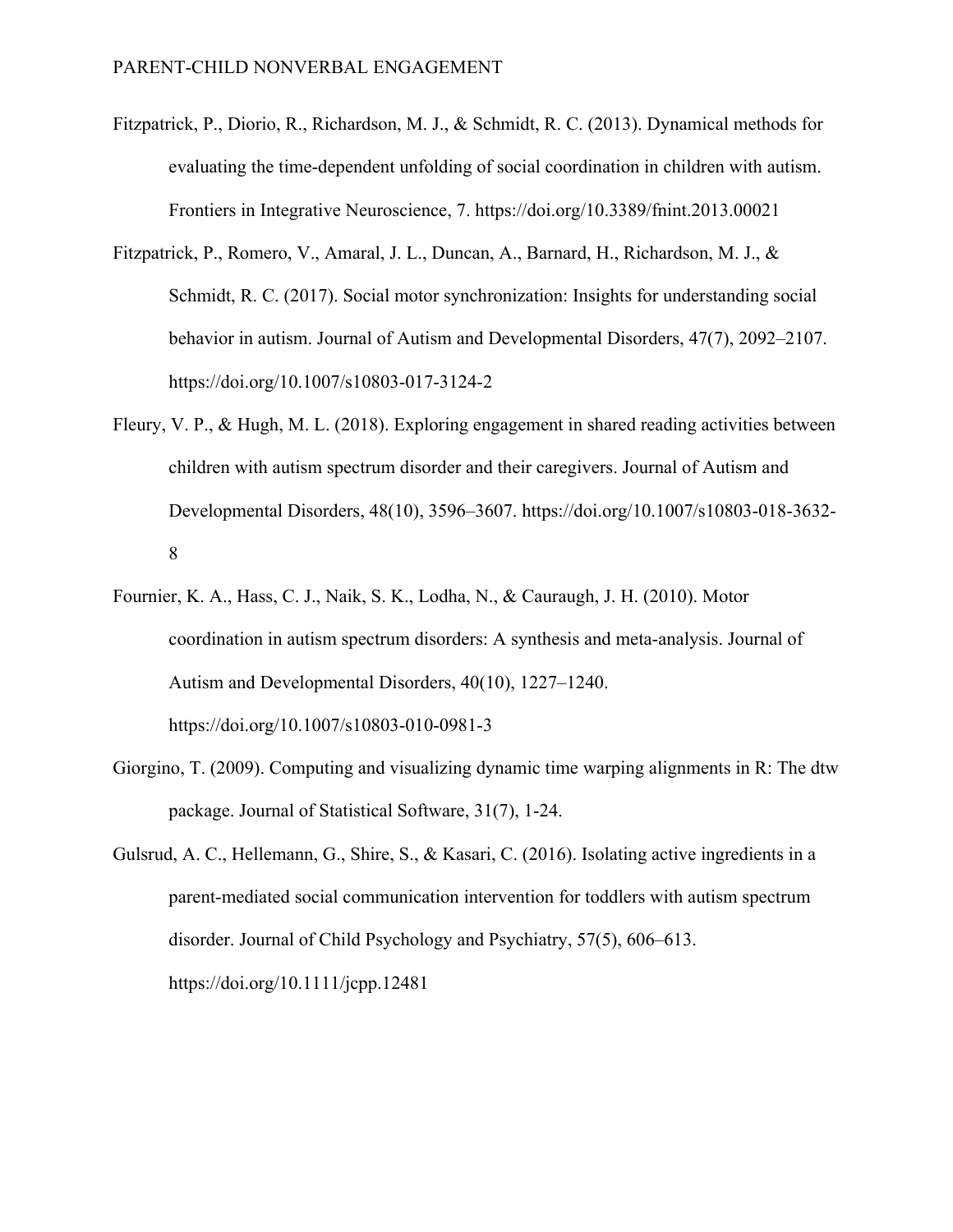- Hardy, M. W., & LaGasse, A. B. (2013). Rhythm, movement, and autism: Using rhythmic rehabilitation research as a model for autism. Frontiers in Integrative Neuroscience, 7. https://doi.org/10.3389/fnint.2013.00019
- Hernandez-Ruiz, E. (2019). Feasibility of parent coaching of music interventions for children with autism spectrum disorder. Music Therapy Perspectives. https://doi.org/10.1093/mtp/miz016
- Hernandez-Ruiz, E. (2020). Parent coaching of music interventions for children with ASD: A conceptual framework. Nordic Journal of Music Therapy, 29(3), 200–221. https://doi.org/10.1080/08098131.2019.1647447
- Kern, P., Wolery, M., & Aldridge, D. (2007). Use of songs to promote independence in morning greeting routines for young children with autism. Journal of Autism and Developmental Disorders, 37(7), 1264–1271. https://doi.org/10.1007/s10803-006-0272-1
- Kim, J., Wigram, T., & Gold, C. (2008). The Effects of improvisational music therapy on joint attention behaviors in autistic children: A randomized controlled study. Journal of Autism and Developmental Disorders, 38(9), 1758. https://doi.org/10.1007/s10803-008-0566-6
- Kirschner, S., & Tomasello, M. (2009). Joint drumming: Social context facilitates synchronization in preschool children. Journal of Experimental Child Psychology, 102(3), 299–314. https://doi.org/10.1016/j.jecp.2008.07.005
- Klimenko, M. A. (2007). Interactional synchrony between mother and toddler during book reading. [Unpublished master's thesis]. University of Georgia.
- Kokal, I., Engel, A., Kirschner, S., & Keysers, C. (2011). Synchronized drumming enhances activity in the caudate and facilitates prosocial commitment — if the rhythm comes easily. PLOS ONE, 6(11), e27272. https://doi.org/10.1371/journal.pone.0027272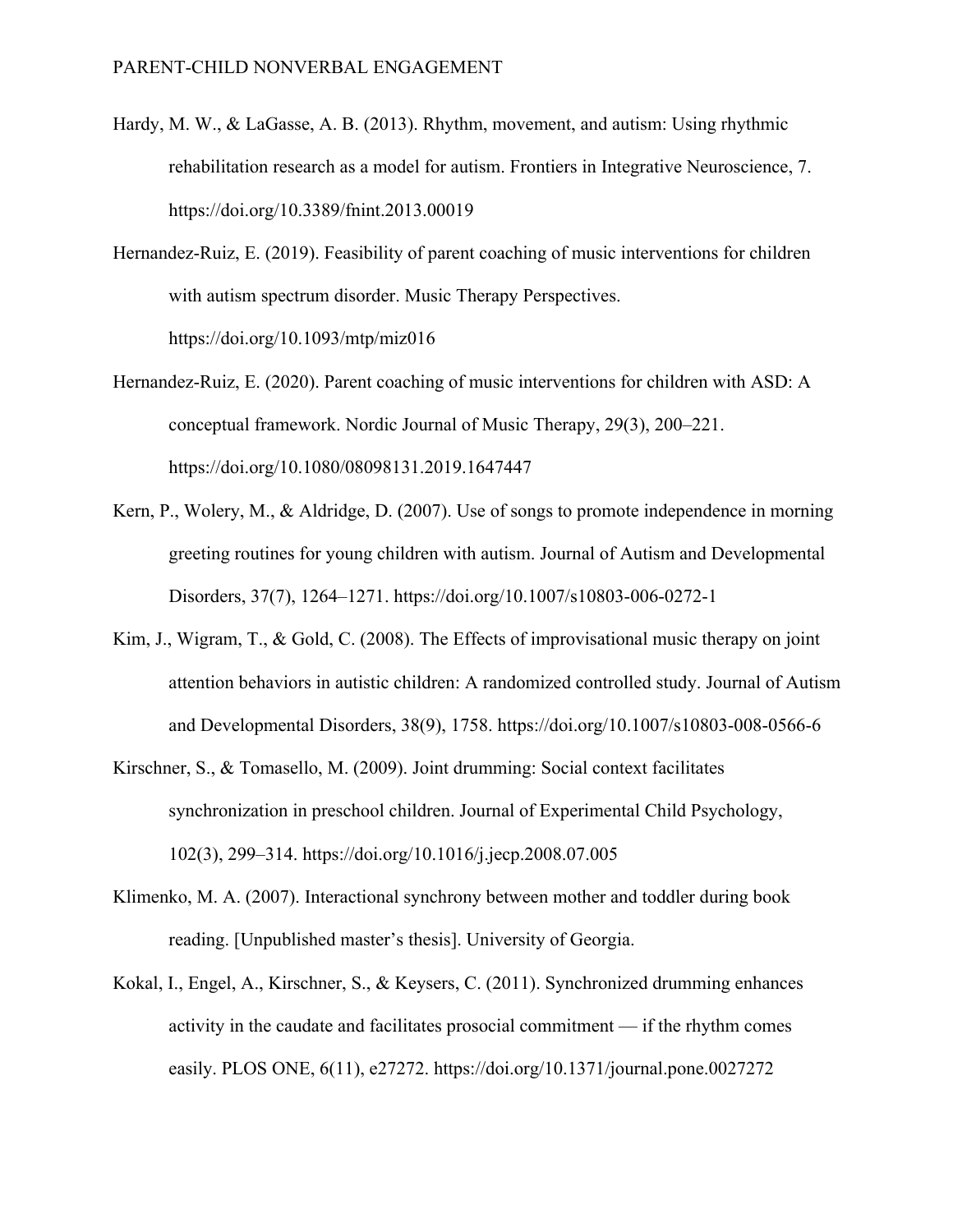- LaGasse, A. B. (2014). Effects of a music therapy group intervention on enhancing social skills in children with autism. Journal of Music Therapy, 51(3), 250–275. https://doi.org/10.1093/jmt/thu012
- Landry, S. H., Smith, K. E., & Swank, P. R. (2006). Responsive parenting: Establishing early foundations for social, communication, and independent problem-solving skills. Developmental Psychology, 42(4), 627–642. https://doi.org/10.1037/0012-1649.42.4.627
- Lanter, E., Freeman, D., & Dove, S. (2013). Procedural and conceptual print-related achievements in young children with autism spectrum disorders. Focus on Autism and Other Developmental Disabilities, 28(1), 14–25. https:/doi.org/10.1177/1088357612459270
- Leclère, C., Viaux, S., Avril, M., Achard, C., Chetouani, M., Missonnier, S., & Cohen, D. (2014). Why synchrony matters during mother-child interactions: A systematic review. PLOS ONE, 9(12), e113571. https://doi.org/10.1371/journal.pone.0113571
- Lense, M. D., & Camarata, S. (2020). PRESS-Play: Musical engagement as a motivating platform for social interaction and social play in young children with ASD. Music  $\&$ Science, 3, 2059204320933080. https://doi.org/10.1177/2059204320933080
- Lense, M. D., & Jones, W. (2016, July). Beat-based entrainment during infant-directed singing supports social engagement. Proceedings of the 14th International Conference on Music Perception & Cognition (ICMPC14), San Francisco, CA.
- Lord, C., Rutter, M., DiLavore, P. C., Risi, S., Gotham, K., & Bishop, S. (2012). Autism diagnostic observation schedule, second edition (ADOS-2). Western Psychological Services.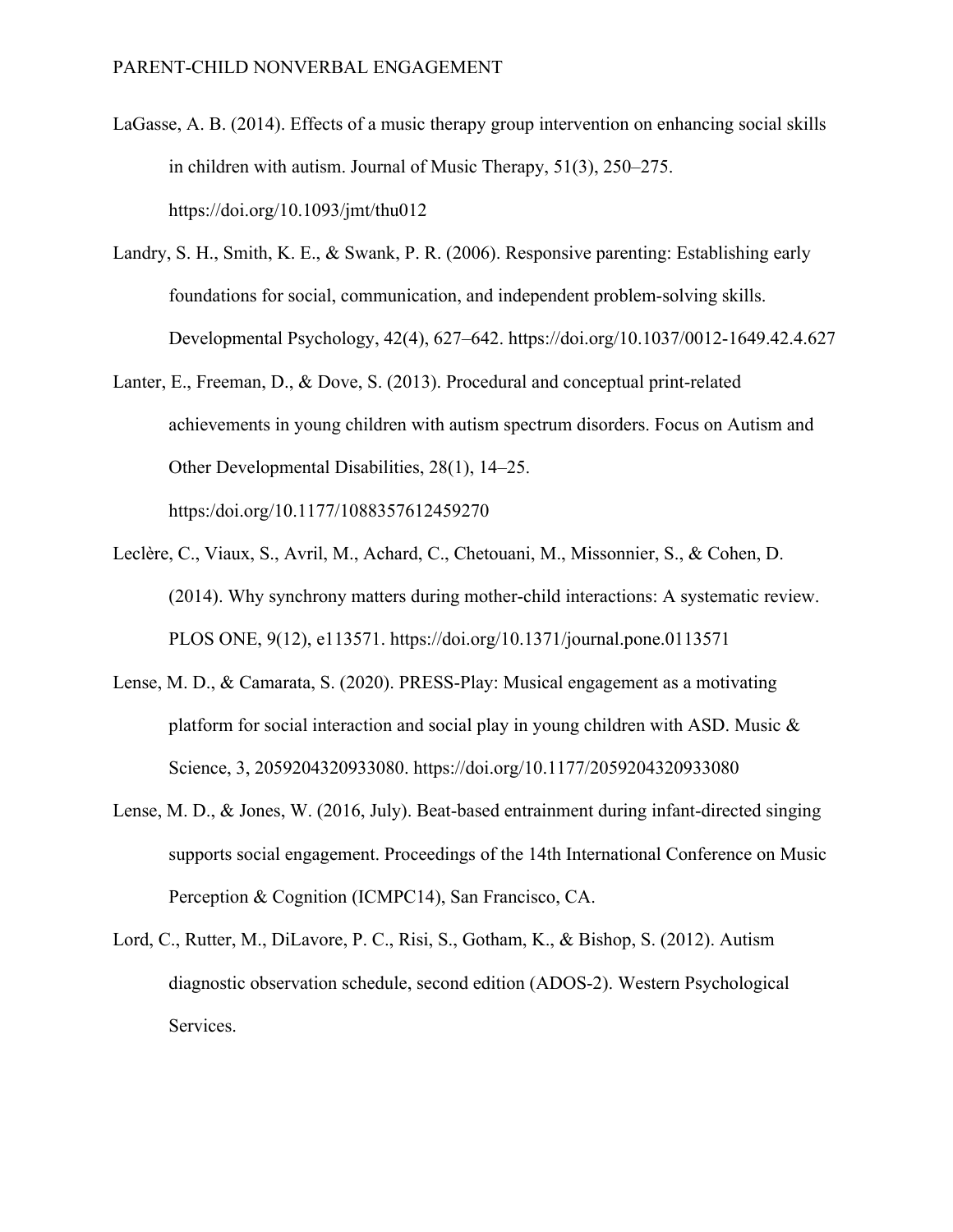- Marsh, K. L., Isenhower, R. W., Richardson, M. J., Helt, M., Verbalis, A. D., Schmidt, R. C., & Fein, D. (2013). Autism and social disconnection in interpersonal rocking. Frontiers in Integrative Neuroscience, 7. https://doi.org/10.3389/fnint.2013.00004
- Matthews, T. E., Witek, M. A. G., Lund, T., Vuust, P., & Penhune, V. B. (2020). The sensation of groove engages motor and reward networks. NeuroImage, 214, 116768. https://doi.org/10.1016/j.neuroimage.2020.116768
- McGlensey, M. (2016, February 3). 16 People with autism describe why eye contact can be difficult. The Mighty. http://themighty.com/2016/02/why-eye-contact-can-be-difficultfor-people-with-autism/
- McNaughton, K. A., & Redcay, E. (2020). Interpersonal synchrony in autism. Current Psychiatry Reports, 22(3), 12. https://doi.org/10.1007/s11920-020-1135-8
- Miller, J. E., Carlson, L. A., & McAuley, J. D. (2013). When what you hear influences when you See: Listening to an auditory rhythm influences the temporal allocation of visual attention. Psychological Science, 24(1), 11–18. https://doi.org/10.1177/0956797612446707

Mullen, E. M. (1995). Mullen Scales of Early Learning. American Guidance Service Inc.

- Mundy, P. (2018). A review of joint attention and social-cognitive brain systems in typical development and autism spectrum disorder. The European Journal of Neuroscience, 47(6), 497–514. https://doi.org/10.1111/ejn.13720
- Paul, A., Sharda, M., Menon, S., Arora, I., Kansal, N., Arora, K., & Singh, N. C. (2015). The effect of sung speech on socio-communicative responsiveness in children with autism spectrum disorders. Frontiers in Human Neuroscience, 9. https://doi.org/10.3389/fnhum.2015.00555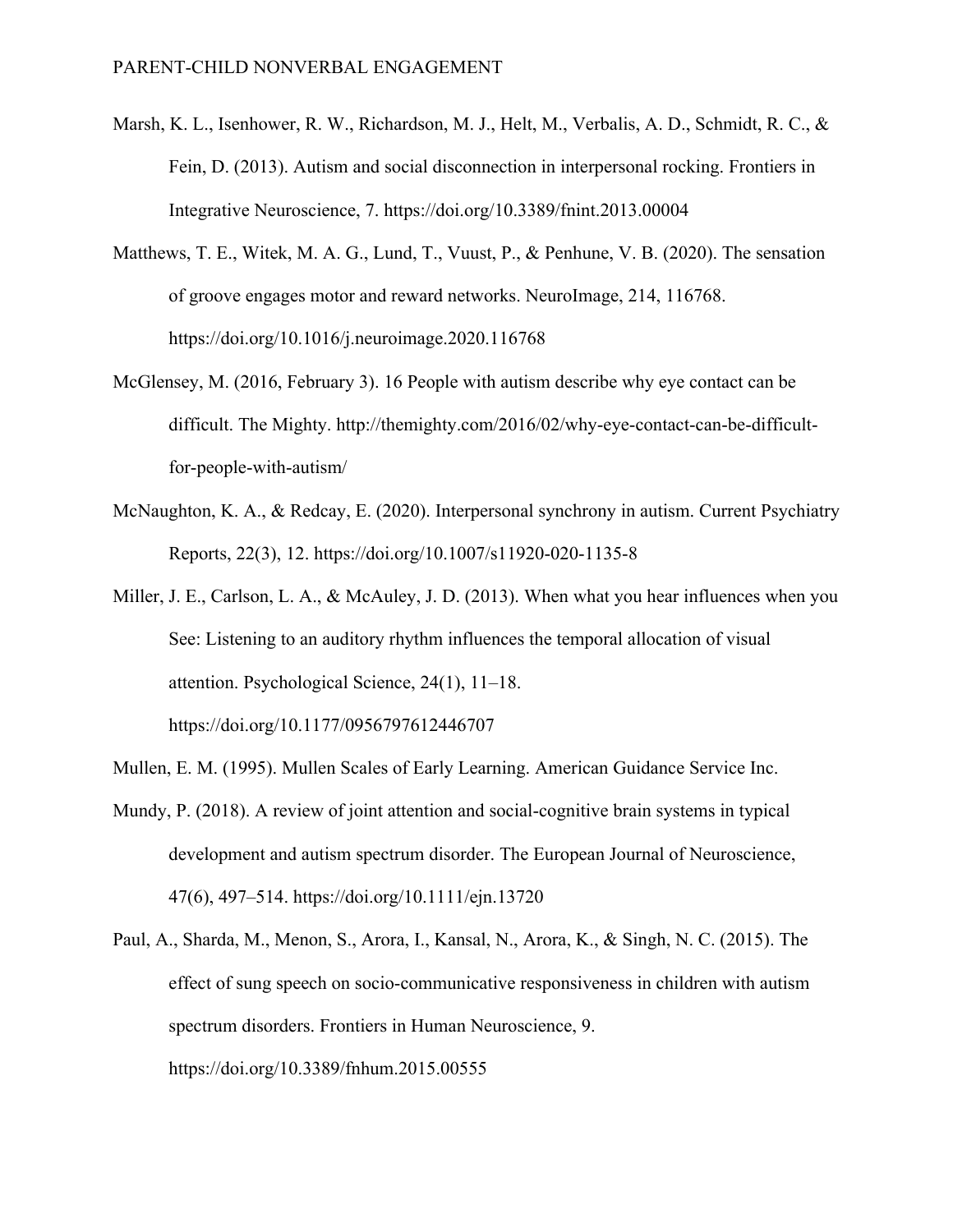- Pfeiffer, R., Wallace, M., & Lense, M. (2018). Social motor coordination during adult-child interactions. Annals of the New York Academy of Sciences. https://doi.org/10.1111/nyas.13651
- Politimou, N., Stewart, L., Müllensiefen, D., & Franco, F. (2018). Music@Home: A novel instrument to assess the home musical environment in the early years. PloS One, 13(4), e0193819. https://doi.org/10.1371/journal.pone.0193819
- Ramseyer, F. T. (2020). Motion energy analysis (MEA): A primer on the assessment of motion from video. Journal of Counseling Psychology, 67(4), 536. https://doi.org/10.1037/cou0000407
- R Core Team. (2019). R: A language and environment for statistical computing. R Foundation for Statistical Computing. https://www.R-project.org
- Raffi. (1988). Wheels on the Bus. Crown.
- Sasson, N. J., & Touchstone, E. W. (2014). Visual attention to competing social and object images by preschool children with autism spectrum disorder. Journal of Autism and Developmental Disorders, 44(3), 584–592. https://doi.org/10.1007/s10803-013-1910-z
- Savage, P. E., Loui, P., Tarr, B., Schachner, A., Glowacki, L., Mithen, S., & Fitch, W. T. (2020). Music as a coevolved system for social bonding. Behavioral and Brain Sciences, 1–36. https://doi.org/10.1017/S0140525X20000333
- Schultz, B. G., O'Brien, I., Phillips, N., McFarland, D. H., Titone, D., & Palmer, C. (2016). Speech rates converge in scripted turn-taking conversations. Applied Psycholinguistics, 37(5), 1201. https://doi.org/10.1017/S0142716415000545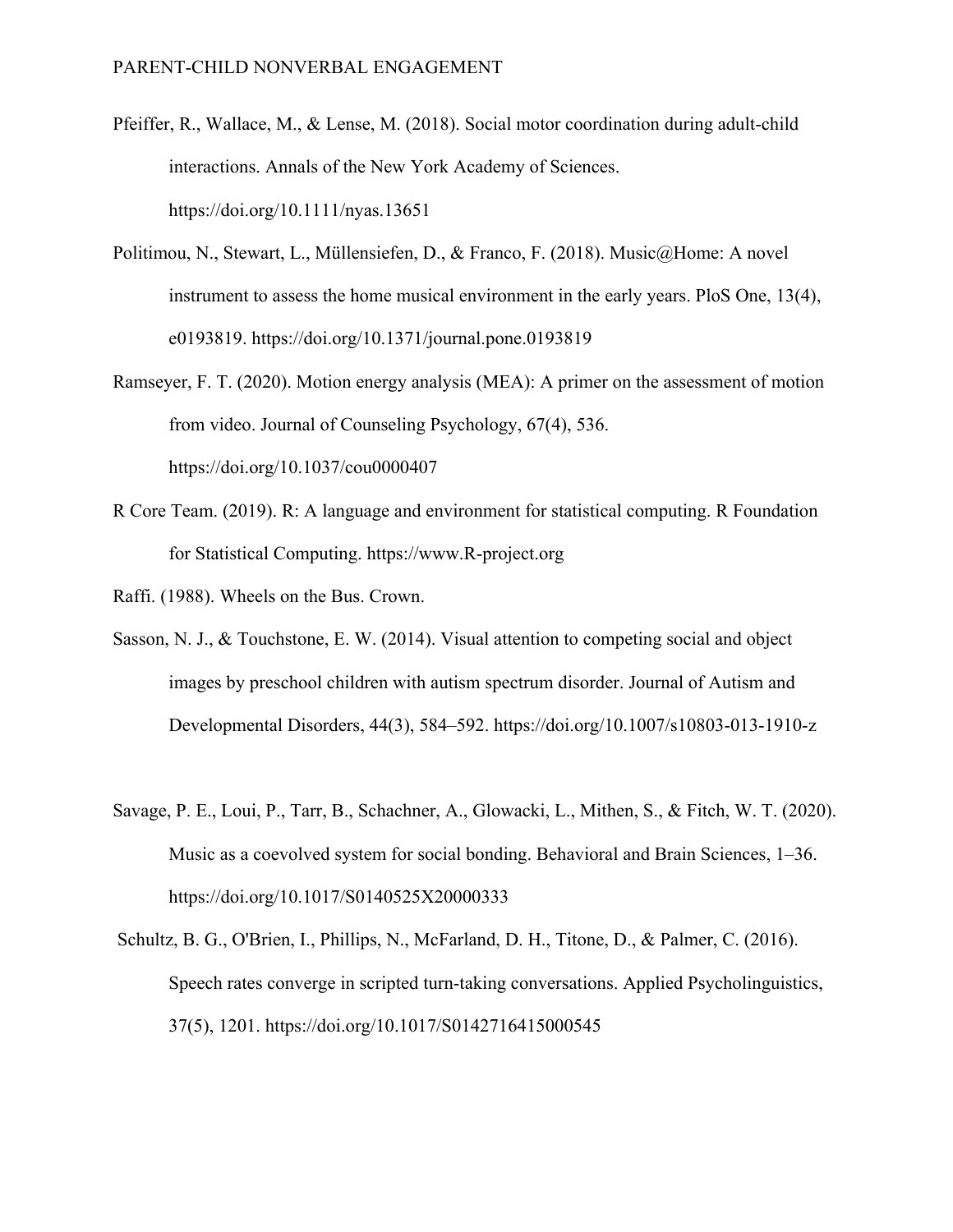- Schultz, B. G., Brown, R. M., & Kotz, S. A. (2021). Dynamic acoustic salience evokes motor responses. Cortex, 134, 320-332. https://doi.org/10.1016/j.cortex.2020.10.019
- Schultz, B. G., & Palmer, C. (2019). The roles of musical expertise and sensory feedback in beat keeping and joint action. Psychological Research, 83(3), 419-431. https://doi.org/10.1007/s00426-019-01156-8
- Shenfield, T., Trehub, S. E., & Nakata, T. (2003). Maternal singing modulates infant arousal. Psychology of Music, 31(4), 365–375. https://doi.org/10.1177/03057356030314002
- Singmann, H., Bolker, B., Westfall, J., Aust, F., & Ben-Shachar, M. S. (2020). afex: Analysis of factorial experiments. R package version 0.27-2. https://CRAN.Rproject.org/package=afex
- Simpson, K., Keen, D., & Lamb, J. (2013). The use of music to engage children with autism in a receptive labelling task. Research in Autism Spectrum Disorders, 7(12), 1489–1496. https://doi.org/10.1016/j.rasd.2013.08.013
- Stephenson, L. J., Edwards, S. G., & Bayliss, A. P. (2021). From gaze perception to social cognition: The shared-attention system. Perspectives on Psychological Science, 16(3), 553–576. https://doi.org/10.1177/1745691620953773
- Stern, D. N. (1974). Mother and infant at play: The dyadic interaction involving facial, vocal, and gaze behaviors. In The effect of the infant on its caregiver (pp. xxiv, 264–xxiv, 264). Wiley-Interscience.
- Tapp, J., & Walden, T. (1993). PROCODER: A professional tape control, coding, and analysis system for behavioral research using videotape. Behavior Research Methods, Instruments, & Computers, 25(1), 53–56. https://doi.org/10.3758/BF03204449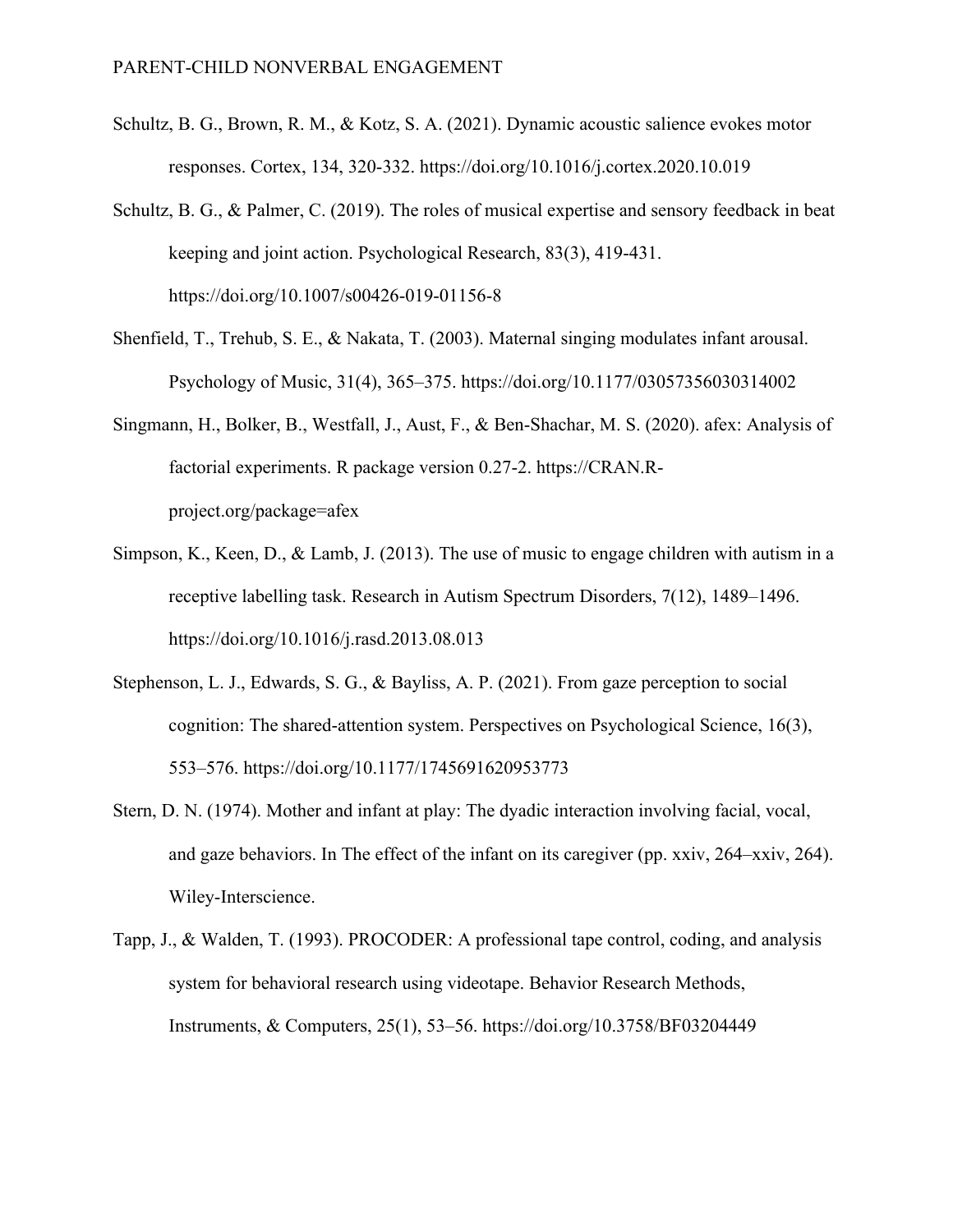- Tarr, B., Launay, J., & Dunbar, R. I. M. (2014). Music and social bonding: "Self-other" merging and neurohormonal mechanisms. Frontiers in Psychology, 5. https://doi.org/10.3389/fpsyg.2014.01096
- Thompson, G. A. (2018). Long-term perspectives of family quality of life following music therapy with young children on the autism spectrum: A phenomenological study. Journal of Music Therapy, 54(4), 432–459. https://doi.org/10.1093/jmt/thx013
- Thompson, G. A., & Abel, L. A. (2018). Fostering spontaneous visual attention in children on the autism spectrum: A proof-of-concept study comparing singing and speech. Autism Research, 11(5), 732–737. https://doi.org/10.1002/aur.1930
- Thompson, G. A., Shanahan, E. C., & Gordon, I. (2019). The role of music-based parent-child play activities in supporting social engagement with children on the autism spectrum: A content analysis of parent interviews. Nordic Journal of Music Therapy, 28(2), 108–130. https://doi.org/10.1080/08098131.2018.1509107
- Trainor, L. J., & Cirelli, L. (2015). Rhythm and interpersonal synchrony in early social development: Interpersonal synchrony and social development. Annals of the New York Academy of Sciences, 1337(1), 45–52. https://doi.org/10.1111/nyas.12649
- Trehub, S. E., Plantinga, J., & Russo, F. A. (2016). Maternal vocal interactions with infants: Reciprocal visual influences: Maternal speech and singing. Social Development, 25(3), 665–683. https://doi.org/10.1111/sode.12164
- Trevarthen, C., & Aitken, K. J. (2001). Infant intersubjectivity: Research, theory, and clinical applications. Journal of Child Psychology and Psychiatry, 42(1), 3–48. https://doi.org/10.1111/1469-7610.00701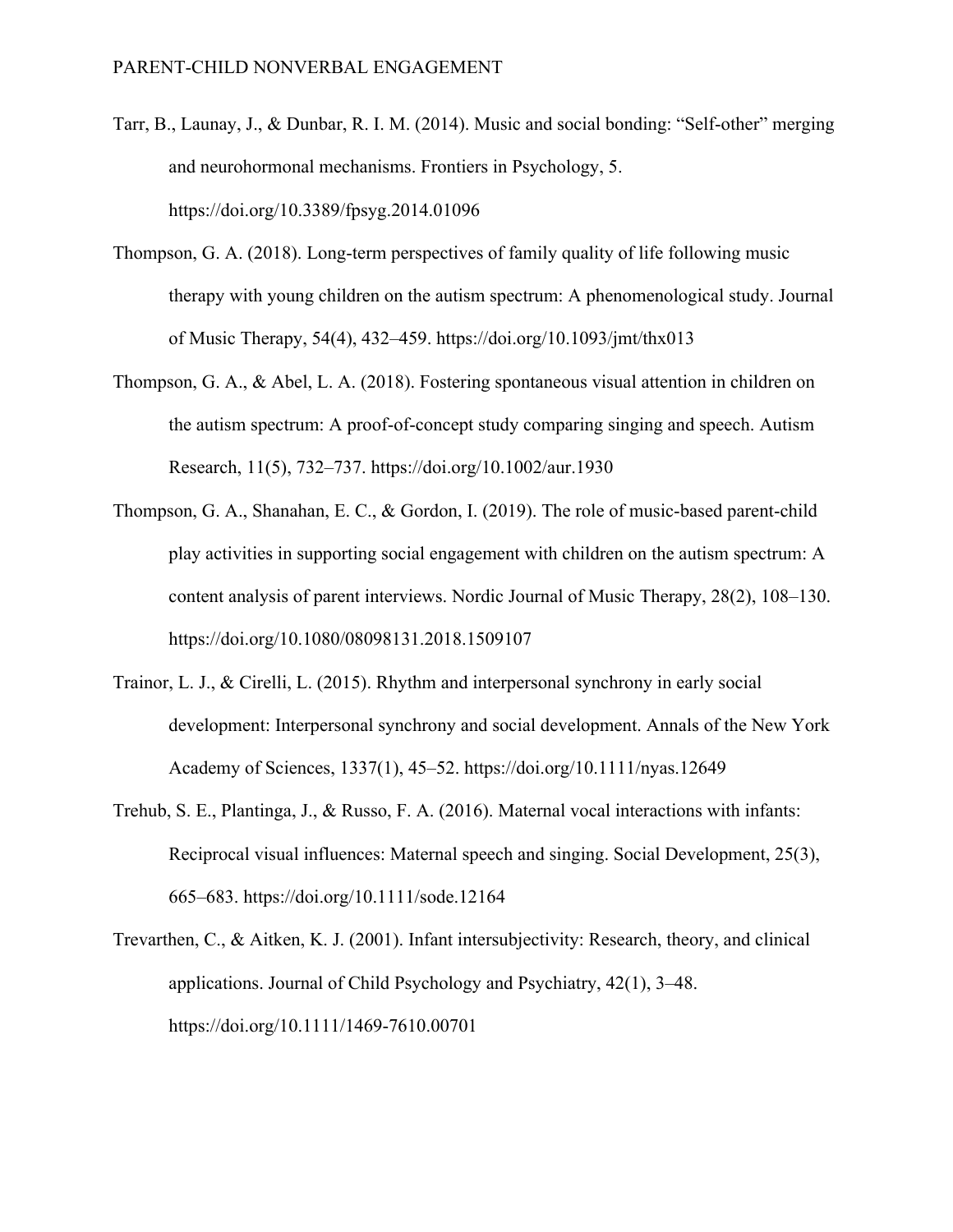- Tunçgenç, B., & Cohen, E. (2018). Interpersonal movement synchrony facilitates pro-social behavior in children's peer-play. Developmental Science, 21(1), e12505. https://doi.org/10.1111/desc.12505
- Westerveld, M. F., Paynter, J., & Wicks, R. (2020). Shared book reading behaviors of parents and their verbal preschoolers on the autism spectrum. Journal of Autism and Developmental Disorders. https://doi.org/10.1007/s10803-020-04406-6
- Wimpory, D. C., Hobson, R. P., & Nash, S. (2007). What facilitates social engagement in preschool children with autism? Journal of Autism and Developmental Disorders, 37(3), 564–573. https://doi.org/10.1007/s10803-006-0187-x
- Zampella, C. J., Csumitta, K. D., Simon, E., & Bennetto, L. (2020). Interactional synchrony and its association with social and communication ability in children with and without autism spectrum disorder. Journal of Autism and Developmental Disorders. https://doi.org/10.1007/s10803-020-04412-8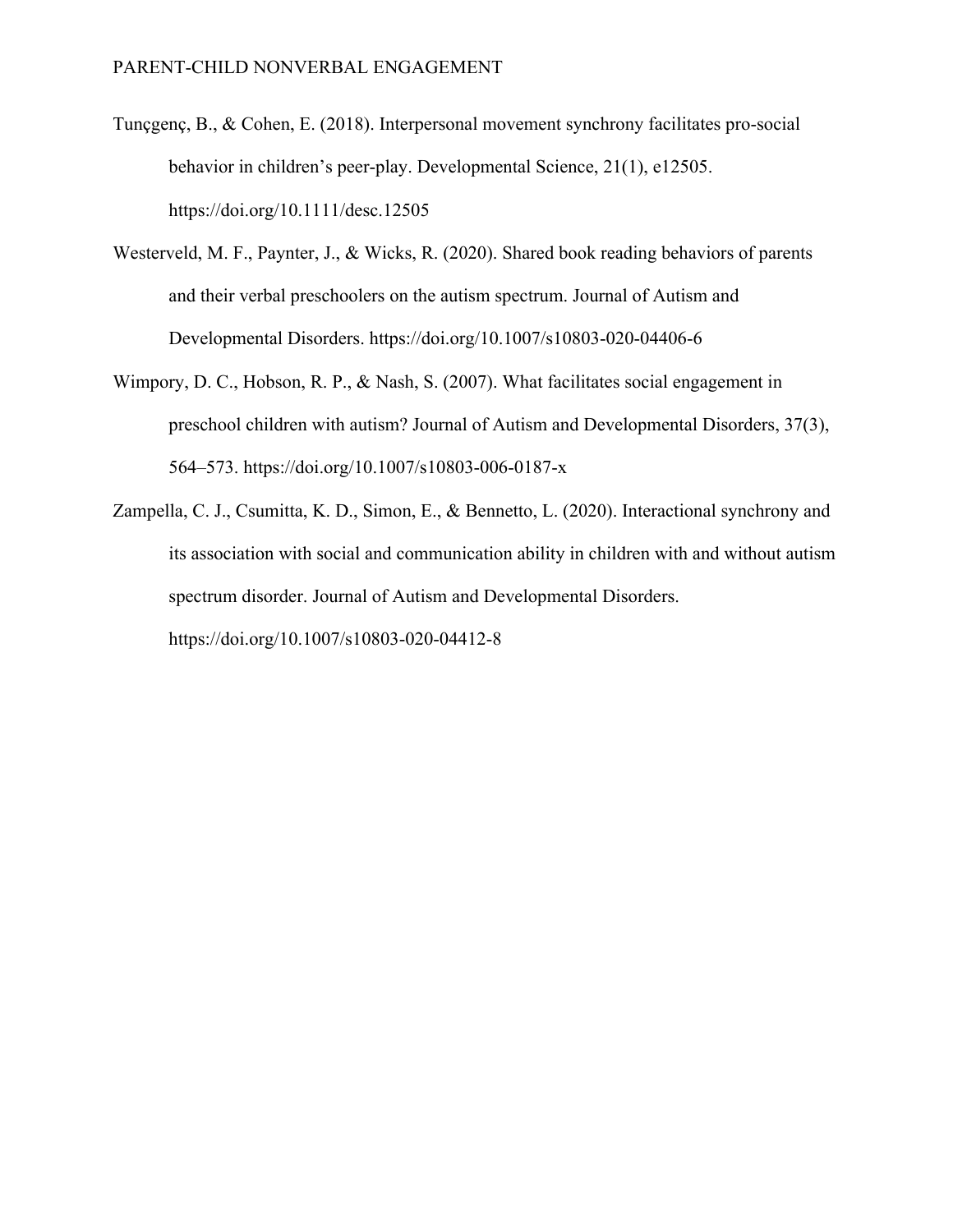# **Figure 1**

*Child Mean Visual Attention Coding (VAC) Scores by Diagnostic Group and Book Activity*

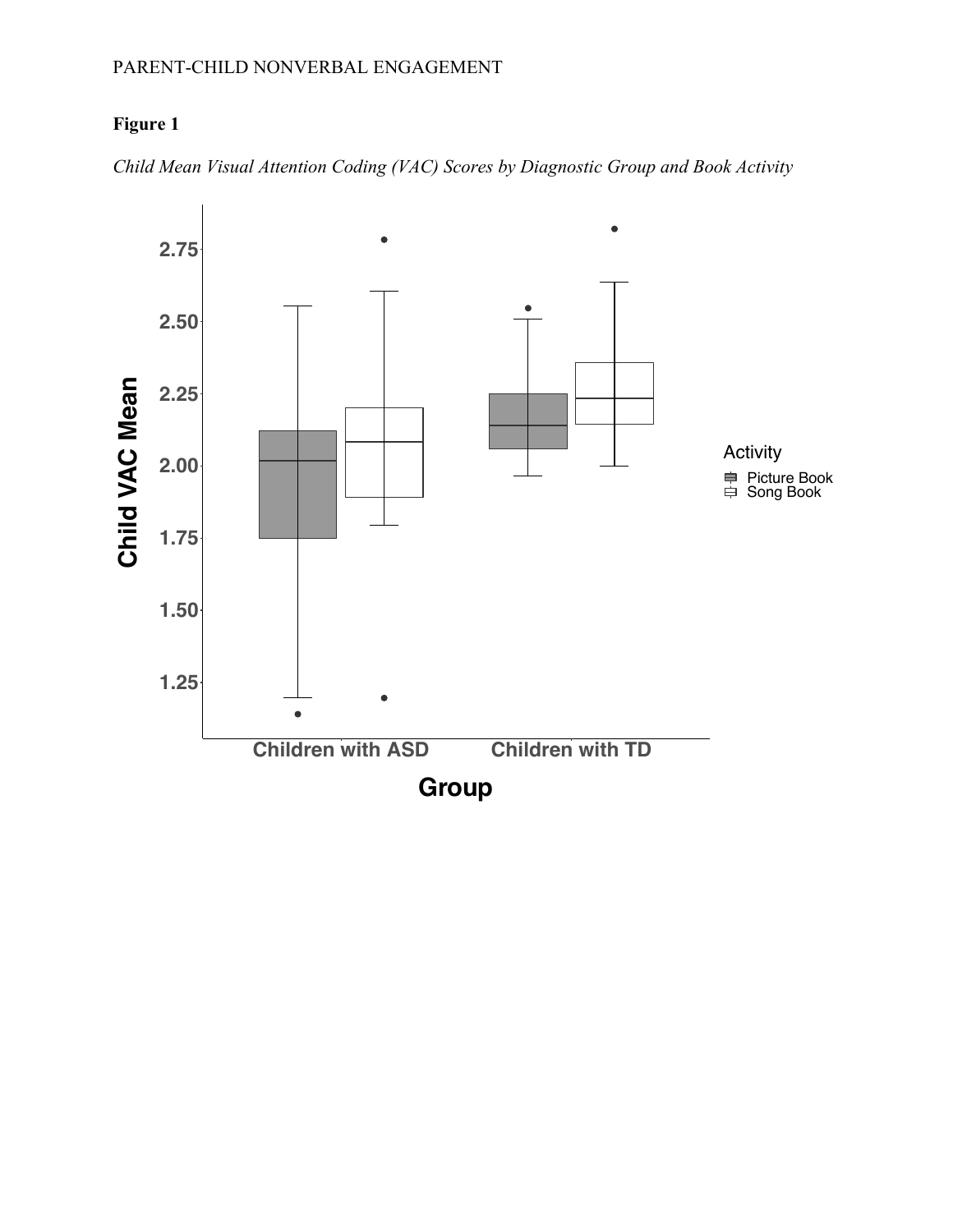# **Figure 2**

*Caregiver Mean Visual Attention Coding (VAC) Scores by Diagnostic Group and Book Activity*

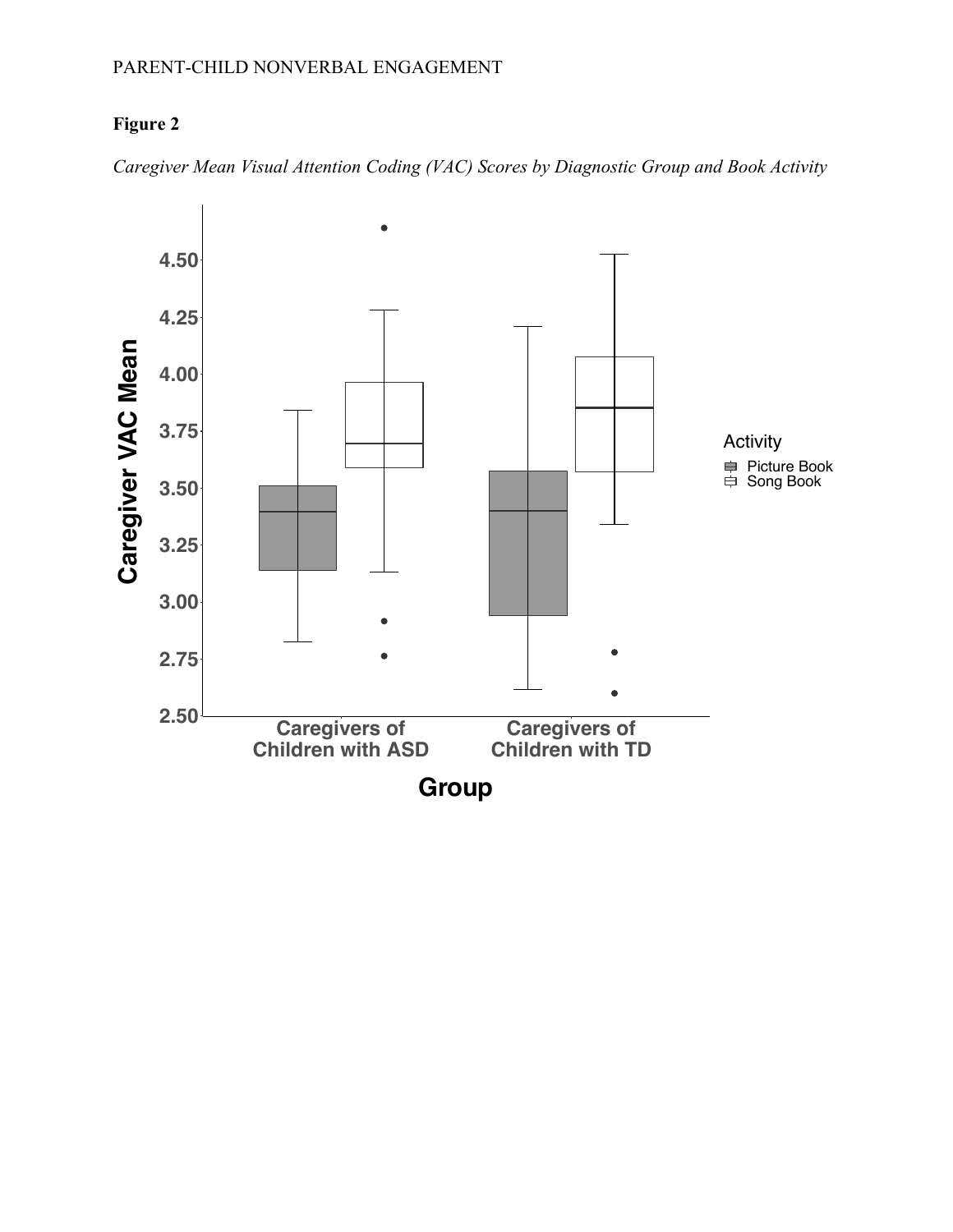# **Figure 3**

*Relationship Between Caregiver and Child Visual Attention Coding (VAC) Scores for Each Book* 



*Activity by Diagnostic Group*

*Note.* Relationship between caregiver and child visual attention coding (VAC) scores for each book activity in dyads with children with ASD (3a) and with TD (3b).